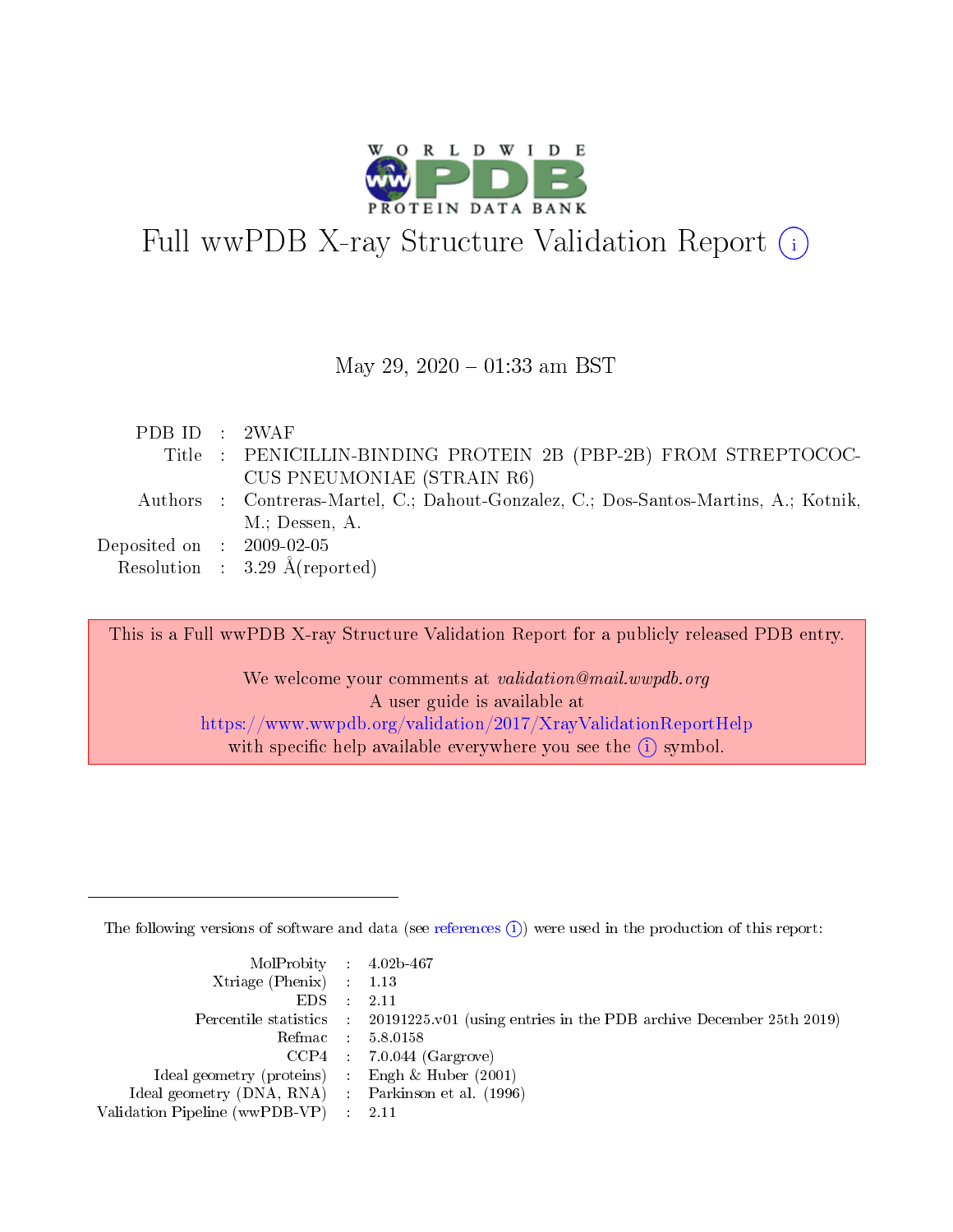# 1 [O](https://www.wwpdb.org/validation/2017/XrayValidationReportHelp#overall_quality)verall quality at a glance  $(i)$

The following experimental techniques were used to determine the structure: X-RAY DIFFRACTION

The reported resolution of this entry is 3.29 Å.

Percentile scores (ranging between 0-100) for global validation metrics of the entry are shown in the following graphic. The table shows the number of entries on which the scores are based.



| Metric                | Whole archive        | Similar resolution                                                     |
|-----------------------|----------------------|------------------------------------------------------------------------|
|                       | $(\#\text{Entries})$ | $(\#\text{Entries},\,\text{resolution}\,\,\text{range}(\textup{\AA}))$ |
| $R_{free}$            | 130704               | $1149(3.34-3.26)$                                                      |
| Clashscore            | 141614               | $1205(3.34-3.26)$                                                      |
| Ramachandran outliers | 138981               | $1183(3.34-3.26)$                                                      |
| Sidechain outliers    | 138945               | $1182(3.34-3.26)$                                                      |
| RSRZ outliers         | 127900               | $1115(3.34-3.26)$                                                      |

The table below summarises the geometric issues observed across the polymeric chains and their fit to the electron density. The red, orange, yellow and green segments on the lower bar indicate the fraction of residues that contain outliers for  $>=3, 2, 1$  and 0 types of geometric quality criteria respectively. A grey segment represents the fraction of residues that are not modelled. The numeric value for each fraction is indicated below the corresponding segment, with a dot representing fractions  $\epsilon=5\%$  The upper red bar (where present) indicates the fraction of residues that have poor fit to the electron density. The numeric value is given above the bar.

| ${\bf Chain}$ | Length | Quality of chain |     |          |  |  |
|---------------|--------|------------------|-----|----------|--|--|
|               | 30 ຕ   | $\%$<br>40%      | 41% | 9%<br>8% |  |  |

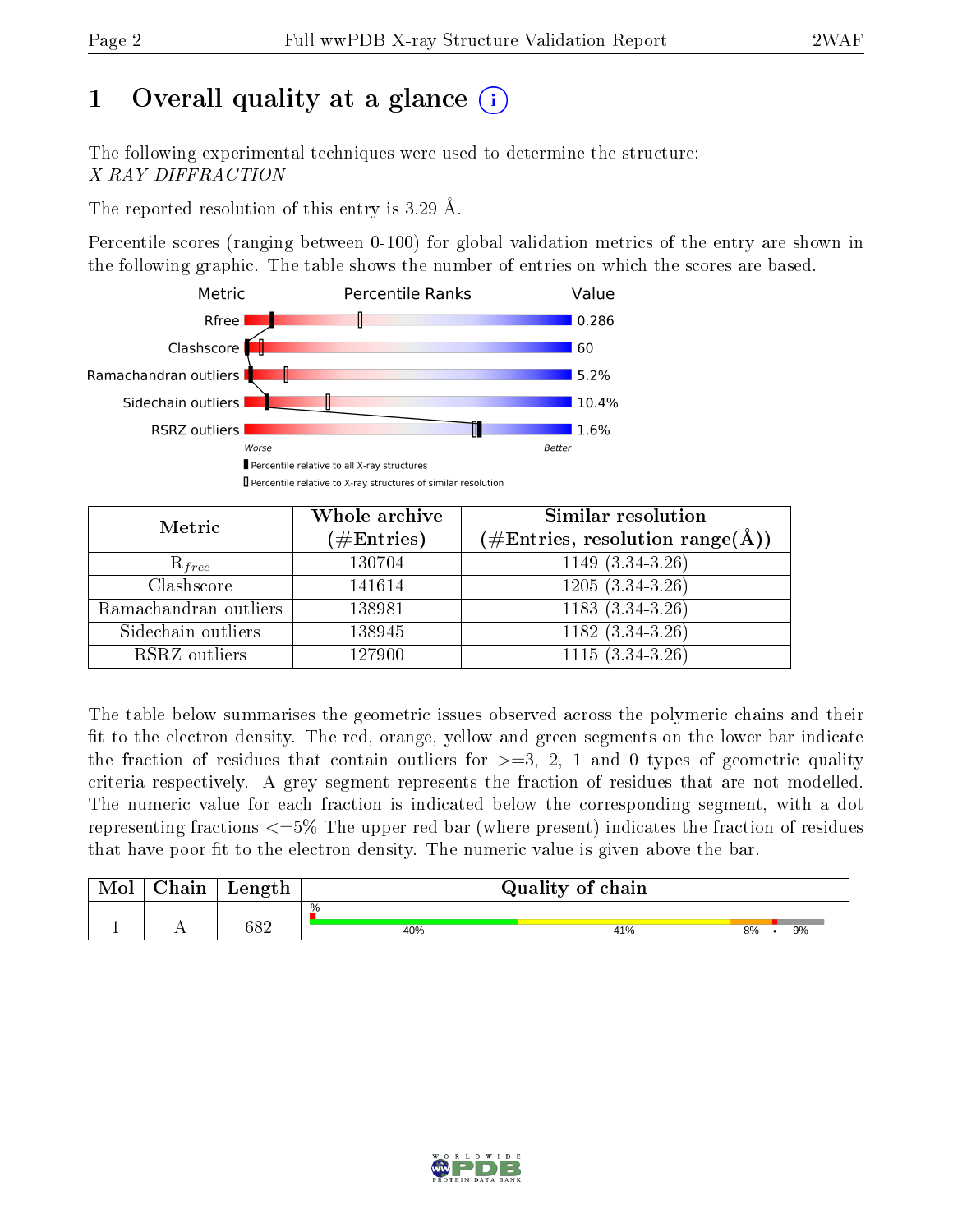# 2 Entry composition (i)

There are 3 unique types of molecules in this entry. The entry contains 4714 atoms, of which 0 are hydrogens and 0 are deuteriums.

In the tables below, the ZeroOcc column contains the number of atoms modelled with zero occupancy, the AltConf column contains the number of residues with at least one atom in alternate conformation and the Trace column contains the number of residues modelled with at most 2 atoms.

Molecule 1 is a protein called PENICILLIN-BINDING PROTEIN 2B.

| Mol | Chain | $\mathsf{Residues}$ | $\rm{Atoms}$        |          |  |       | $\mid$ ZeroOcc   AltConf   Trace |  |  |
|-----|-------|---------------------|---------------------|----------|--|-------|----------------------------------|--|--|
|     |       | 619                 | $\rm Total$<br>4701 | 2947 775 |  | - 967 | 12                               |  |  |

Molecule 2 is CHLORIDE ION (three-letter code: CL) (formula: Cl).

|  | $\text{Mol}$   Chain   Residues | Atoms   | $\mid$ ZeroOcc $\mid$ AltConf $\mid$ |  |
|--|---------------------------------|---------|--------------------------------------|--|
|  |                                 | Total C |                                      |  |

• Molecule 3 is water.

|  | $Mol$   Chain   Residues | Atoms | $ZeroOcc$   AltConf |
|--|--------------------------|-------|---------------------|
|  |                          | Total |                     |

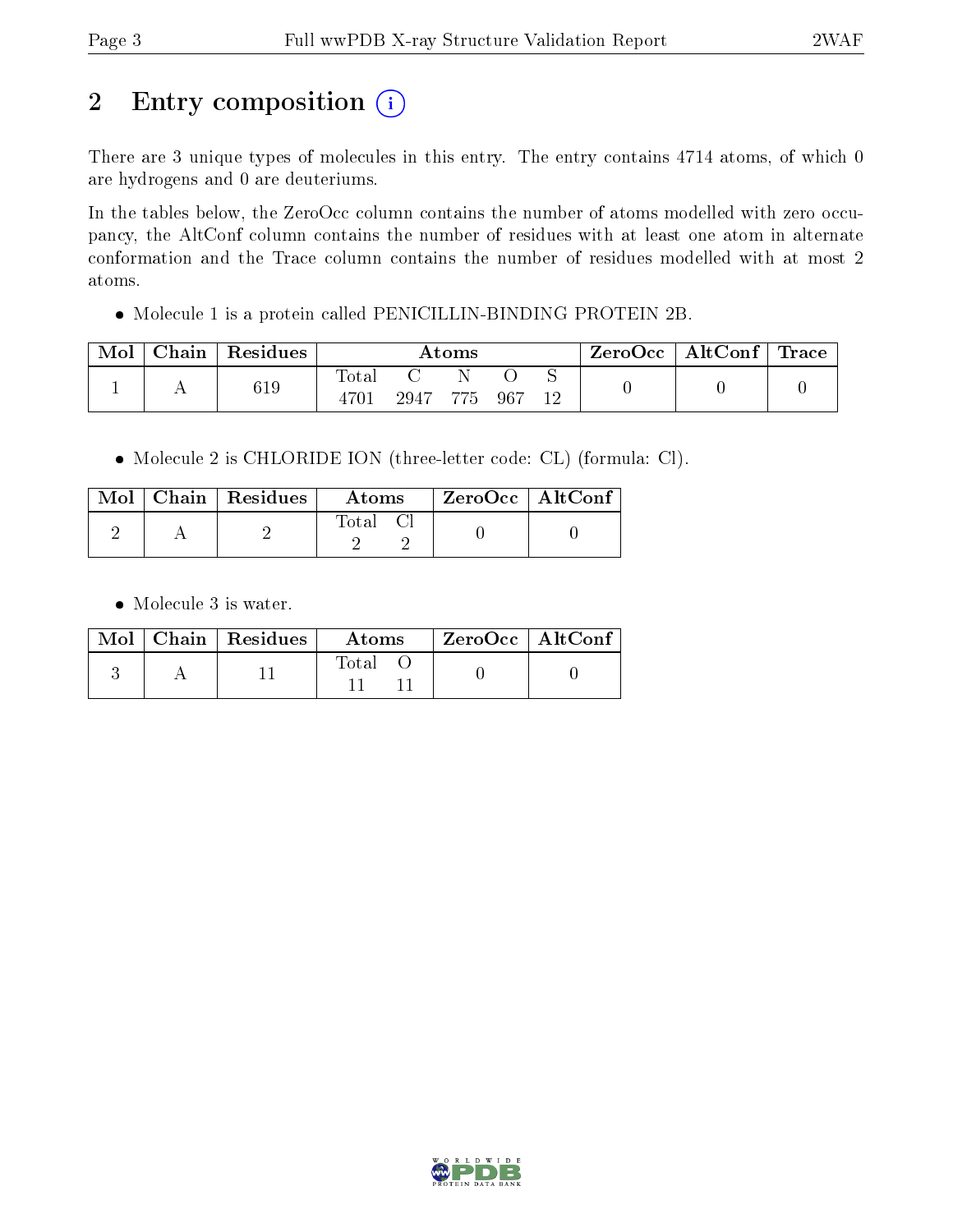# 3 Residue-property plots  $(i)$

These plots are drawn for all protein, RNA and DNA chains in the entry. The first graphic for a chain summarises the proportions of the various outlier classes displayed in the second graphic. The second graphic shows the sequence view annotated by issues in geometry and electron density. Residues are color-coded according to the number of geometric quality criteria for which they contain at least one outlier: green  $= 0$ , yellow  $= 1$ , orange  $= 2$  and red  $= 3$  or more. A red dot above a residue indicates a poor fit to the electron density (RSRZ  $> 2$ ). Stretches of 2 or more consecutive residues without any outlier are shown as a green connector. Residues present in the sample, but not in the model, are shown in grey.



• Molecule 1: PENICILLIN-BINDING PROTEIN 2B

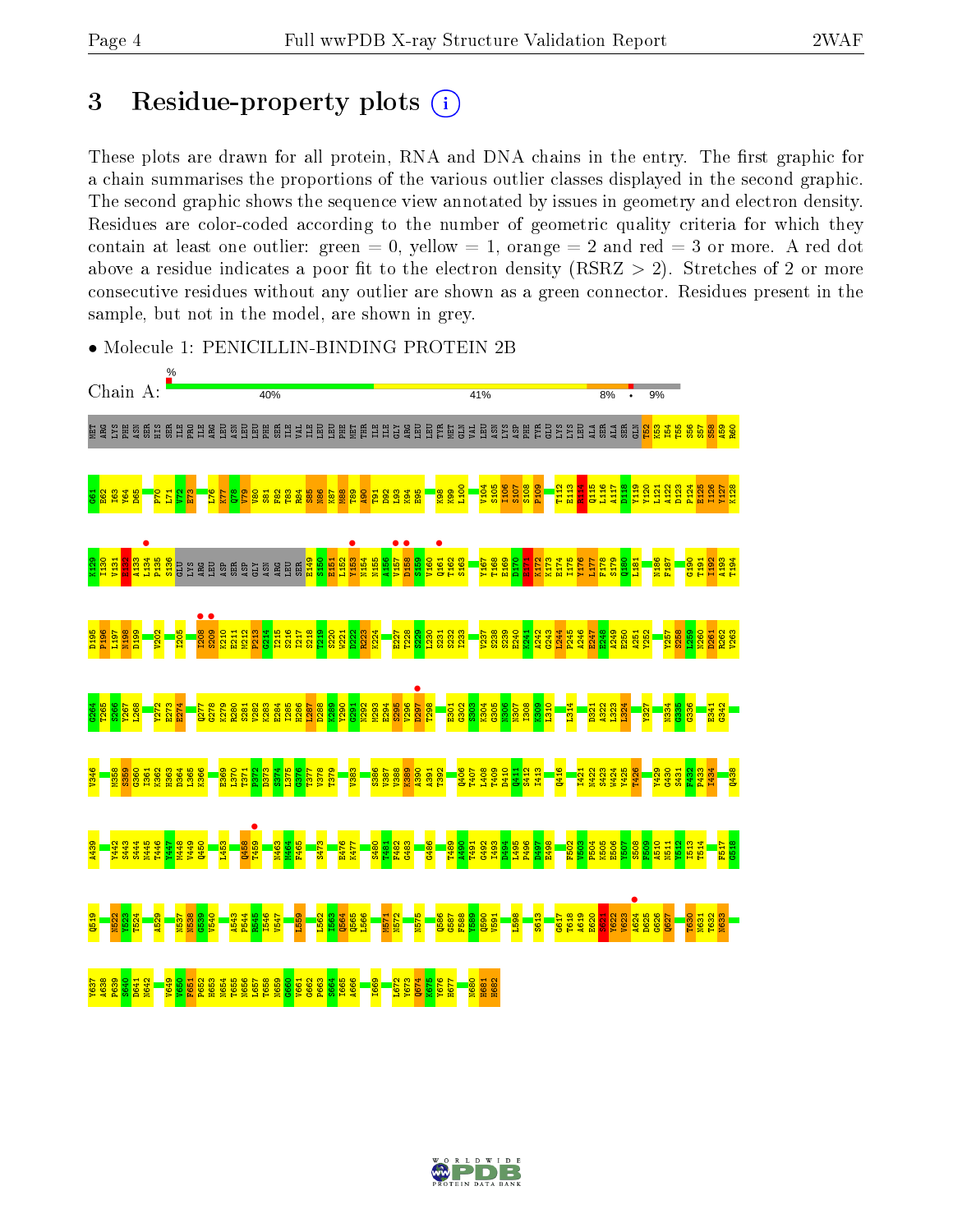# 4 Data and refinement statistics  $(i)$

| Property                                                             | Value                                                         | Source     |
|----------------------------------------------------------------------|---------------------------------------------------------------|------------|
| Space group                                                          | C121                                                          | Depositor  |
| Cell constants                                                       | $193.90\text{\AA}$<br>$51.59\text{\AA}$<br>$121.44\text{\AA}$ | Depositor  |
| a, b, c, $\alpha$ , $\beta$ , $\gamma$                               | $112.38^\circ$<br>$90.00^{\circ}$<br>$90.00^{\circ}$          |            |
| Resolution $(A)$                                                     | $47.25 - 3.29$                                                | Depositor  |
|                                                                      | $-3.29$<br>47.23                                              | <b>EDS</b> |
| $\%$ Data completeness                                               | $100.0 (47.25-3.29)$                                          | Depositor  |
| (in resolution range)                                                | $91.5(47.23-3.29)$                                            | <b>EDS</b> |
| $R_{merge}$                                                          | (Not available)                                               | Depositor  |
| $\mathrm{R}_{sym}$                                                   | 0.10                                                          | Depositor  |
| $\langle I/\sigma(I) \rangle^{-1}$                                   | 1.96 (at $3.33\AA$ )                                          | Xtriage    |
| Refinement program                                                   | <b>REFMAC 5.4.0067</b>                                        | Depositor  |
|                                                                      | 0.237<br>0.287<br>$\mathcal{A}^{\mathcal{A}}$                 | Depositor  |
| $R, R_{free}$                                                        | $0.235$ ,<br>0.286                                            | DCC        |
| $R_{free}$ test set                                                  | $\overline{770}$ reflections $(4.88\%)$                       | wwPDB-VP   |
| Wilson B-factor $(A^2)$                                              | 77.9                                                          | Xtriage    |
| Anisotropy                                                           | 0.359                                                         | Xtriage    |
| Bulk solvent $k_{sol}(e/\mathring{A}^3)$ , $B_{sol}(\mathring{A}^2)$ | 0.30, 129.2                                                   | <b>EDS</b> |
| L-test for $\overline{\text{twinning}}^2$                            | $< L >$ = 0.48, $< L2 >$ = 0.31                               | Xtriage    |
| Estimated twinning fraction                                          | No twinning to report.                                        | Xtriage    |
| $\overline{F_o}, \overline{F_c}$ correlation                         | 0.91                                                          | <b>EDS</b> |
| Total number of atoms                                                | 4714                                                          | wwPDB-VP   |
| Average B, all atoms $(A^2)$                                         | 91.0                                                          | wwPDB-VP   |

Xtriage's analysis on translational NCS is as follows: The largest off-origin peak in the Patterson function is  $4.68\%$  of the height of the origin peak. No significant pseudotranslation is detected.

<sup>&</sup>lt;sup>2</sup>Theoretical values of  $\langle |L| \rangle$ ,  $\langle L^2 \rangle$  for acentric reflections are 0.5, 0.333 respectively for untwinned datasets, and 0.375, 0.2 for perfectly twinned datasets.



<span id="page-4-1"></span><span id="page-4-0"></span><sup>1</sup> Intensities estimated from amplitudes.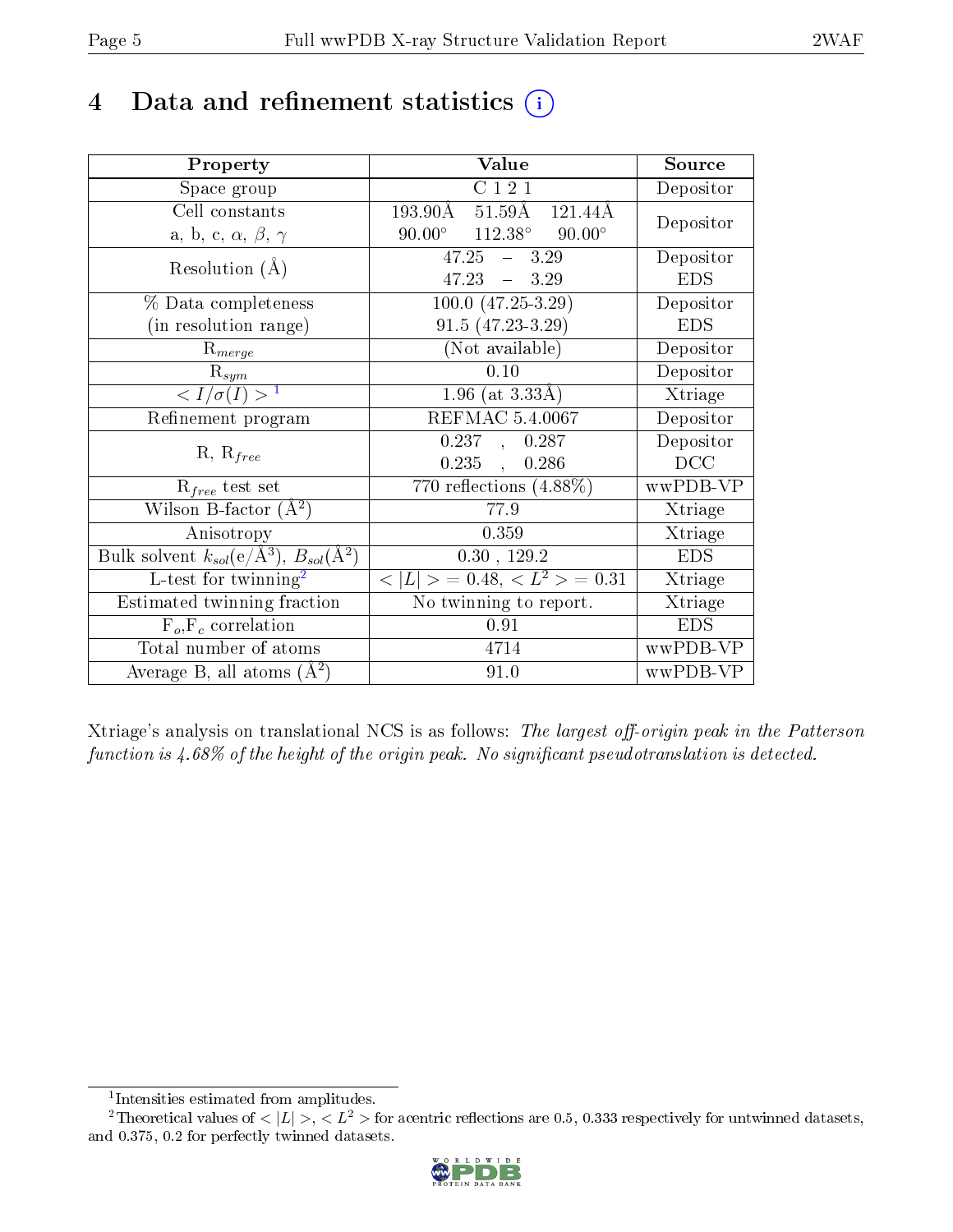# 5 Model quality  $(i)$

## 5.1 Standard geometry (i)

Bond lengths and bond angles in the following residue types are not validated in this section: CL

The Z score for a bond length (or angle) is the number of standard deviations the observed value is removed from the expected value. A bond length (or angle) with  $|Z| > 5$  is considered an outlier worth inspection. RMSZ is the root-mean-square of all Z scores of the bond lengths (or angles).

| $Mol$   Chain |      | Bond lengths                    | Bond angles |        |  |
|---------------|------|---------------------------------|-------------|--------|--|
|               |      | RMSZ $ #Z  > 5$ RMSZ $ #Z  > 5$ |             |        |  |
|               | 0.48 | 0/4785                          | 0.65        | 0/6501 |  |

Chiral center outliers are detected by calculating the chiral volume of a chiral center and verifying if the center is modelled as a planar moiety or with the opposite hand.A planarity outlier is detected by checking planarity of atoms in a peptide group, atoms in a mainchain group or atoms of a sidechain that are expected to be planar.

|  | $\mid$ Mol $\mid$ Chain $\mid$ #Chirality outliers $\mid$ #Planarity outliers $\mid$ |
|--|--------------------------------------------------------------------------------------|
|  |                                                                                      |

There are no bond length outliers.

There are no bond angle outliers.

There are no chirality outliers.

All (1) planarity outliers are listed below:

|  |     |       | $\blacksquare$ Mol $\vert$ Chain $\vert$ Res $\vert$ Type $\vert$ Group |
|--|-----|-------|-------------------------------------------------------------------------|
|  | 621 | SER . | Peptide                                                                 |

### 5.2 Too-close contacts  $(i)$

In the following table, the Non-H and H(model) columns list the number of non-hydrogen atoms and hydrogen atoms in the chain respectively. The H(added) column lists the number of hydrogen atoms added and optimized by MolProbity. The Clashes column lists the number of clashes within the asymmetric unit, whereas Symm-Clashes lists symmetry related clashes.

|  |  |  | Mol   Chain   Non-H   H(model)   H(added)   Clashes   Symm-Clashes |
|--|--|--|--------------------------------------------------------------------|
|  |  |  |                                                                    |
|  |  |  |                                                                    |

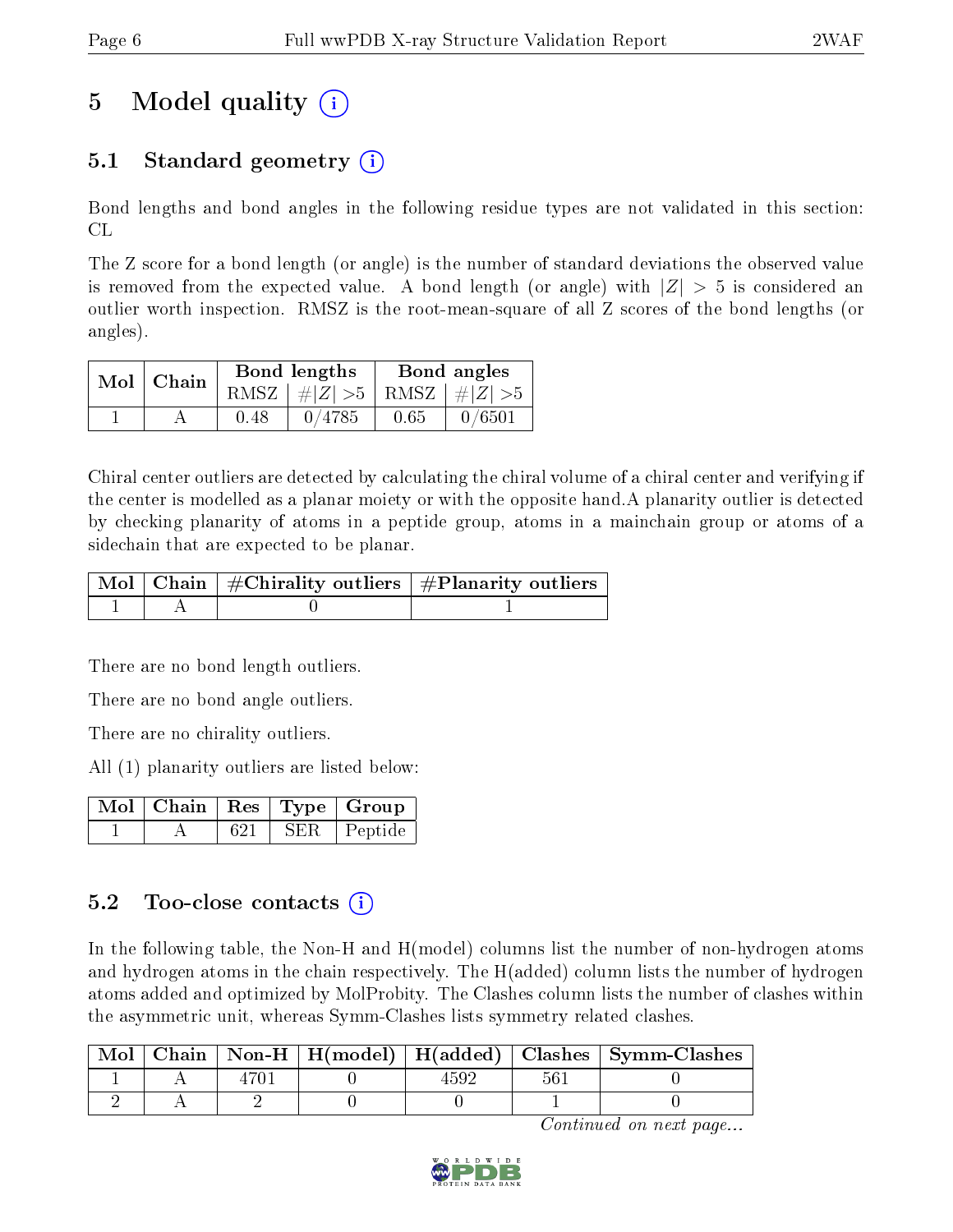Continued from previous page...

| Mol |  |  |     | Chain   Non-H   H(model)   H(added)   Clashes   Symm-Clashes |
|-----|--|--|-----|--------------------------------------------------------------|
|     |  |  |     |                                                              |
|     |  |  | 56. |                                                              |

The all-atom clashscore is defined as the number of clashes found per 1000 atoms (including hydrogen atoms). The all-atom clashscore for this structure is 60.

All (561) close contacts within the same asymmetric unit are listed below, sorted by their clash magnitude.

| Atom-1                | Atom-2                           | Interatomic       | $\overline{\text{Clash}}$ |
|-----------------------|----------------------------------|-------------------|---------------------------|
|                       |                                  | distance $(\AA)$  | overlap $(A)$             |
| 1: A:55:THR:HG21      | 1: A:258: <b>SER</b> : <b>CB</b> | 1.16              | 1.61                      |
| 1: A: 336: GLY: HA2   | 1: A:655:THR:CG2                 | 1.33              | 1.56                      |
| 1: A:55:THR:CG2       | 1:A:258:SER:HB2                  | 1.48              | 1.44                      |
| 1: A: 55: THR: CG2    | 1: A:258: SER:CB                 | 1.98              | 1.41                      |
| 1:A:168:THR:CG2       | 1:A:171:GLU:HB2                  | 1.56              | 1.36                      |
| $1:$ A:113:GLU:OE2    | 1:A:163:SER:CB                   | 1.74              | 1.34                      |
| 1: A:80: VAL:CG1      | 1:A:217:ILE:HD11                 | 1.60              | 1.32                      |
| 1: A:80: VAL: HG13    | 1: A:217: ILE: CD1               | 1.62              | 1.29                      |
| 1: A: 336: GLY: CA    | 1: A: 655: THR: HG22             | 1.61              | 1.28                      |
| 1:A:286:HIS:C         | 1:A:287:LEU:HD12                 | 1.53              | $\overline{1.27}$         |
| 1: A:80: VAL:CG1      | 1:A:217:ILE:CD1                  | 2.15              | 1.25                      |
| 1: A:626: GLY: CA     | 1: A:627: GLN:HB3                | 1.65              | $\overline{1.22}$         |
| 1: A: 283: LYS: HG2   | 1:A:297:ASP:O                    | 1.33              | 1.20                      |
| 1: A:626: GLY:CA      | 1:A:627:GLN:CB                   | 2.19              | $1.19\,$                  |
| $1:$ A:134:LEU: $CD2$ | 1:A:160:VAL:HG21                 | 1.73              | $\overline{1.17}$         |
| 1:A:106:ILE:O         | 1: A:173: LYS: HE2               | 1.40              | 1.17                      |
| 1:A:360:GLY:O         | 1:A:361:ILE:HD13                 | 1.41              | 1.16                      |
| 1: A: 105: SER: O     | 1:A:195:ASP:OD2                  | 1.65              | $1.15\,$                  |
| 1:A:157:VAL:O         | 1:A:160:VAL:HG12                 | 1.03              | $1.15\,$                  |
| 1:A:157:VAL:O         | 1: A:160: VAL:CG1                | 1.98              | 1.12                      |
| 1: A:106: ILE: HA     | 1:A:195:ASP:OD2                  | 1.47              | 1.12                      |
| 1: A: 336: GLY: CA    | 1: A:655:THR:CG2                 | 2.24              | $1.10\,$                  |
| 1: A:626: GLY:HA3     | 1:A:627:GLN:HB3                  | $1.15\,$          | $1.10\,$                  |
| 1:A:168:THR:HG23      | 1:A:171:GLU:H                    | 1.17              | 1.09                      |
| 1:A:287:LEU:N         | 1: A:287:LEU:HD12                | 1.53              | 1.09                      |
| 1: A:626: GLY:HA2     | 1:A:627:GLN:HB2                  | 1.34              | 1.09                      |
| 1: A:283:LYS:CG       | 1:A:297:ASP:O                    | $\overline{2.01}$ | $\overline{1.08}$         |
| 1: A: 168: THR: HG22  | 1:A:171:GLU:HB2                  | 1.23              | 1.08                      |
| 1:A:336:GLY:HA2       | 1:A:655:THR:HG21                 | 1.31              | 1.08                      |
| 1: A:87:LYS:O         | 1: A:89:THR:CG2                  | 2.02              | $1.08\,$                  |
| 1:A:413:ILE:HD11      | 1: A:446:THR:HG23                | 1.09              | 1.07                      |
| 1: A:134:LEU:HD21     | 1: A: 160: VAL: HG21             | 1.38              | 1.06                      |

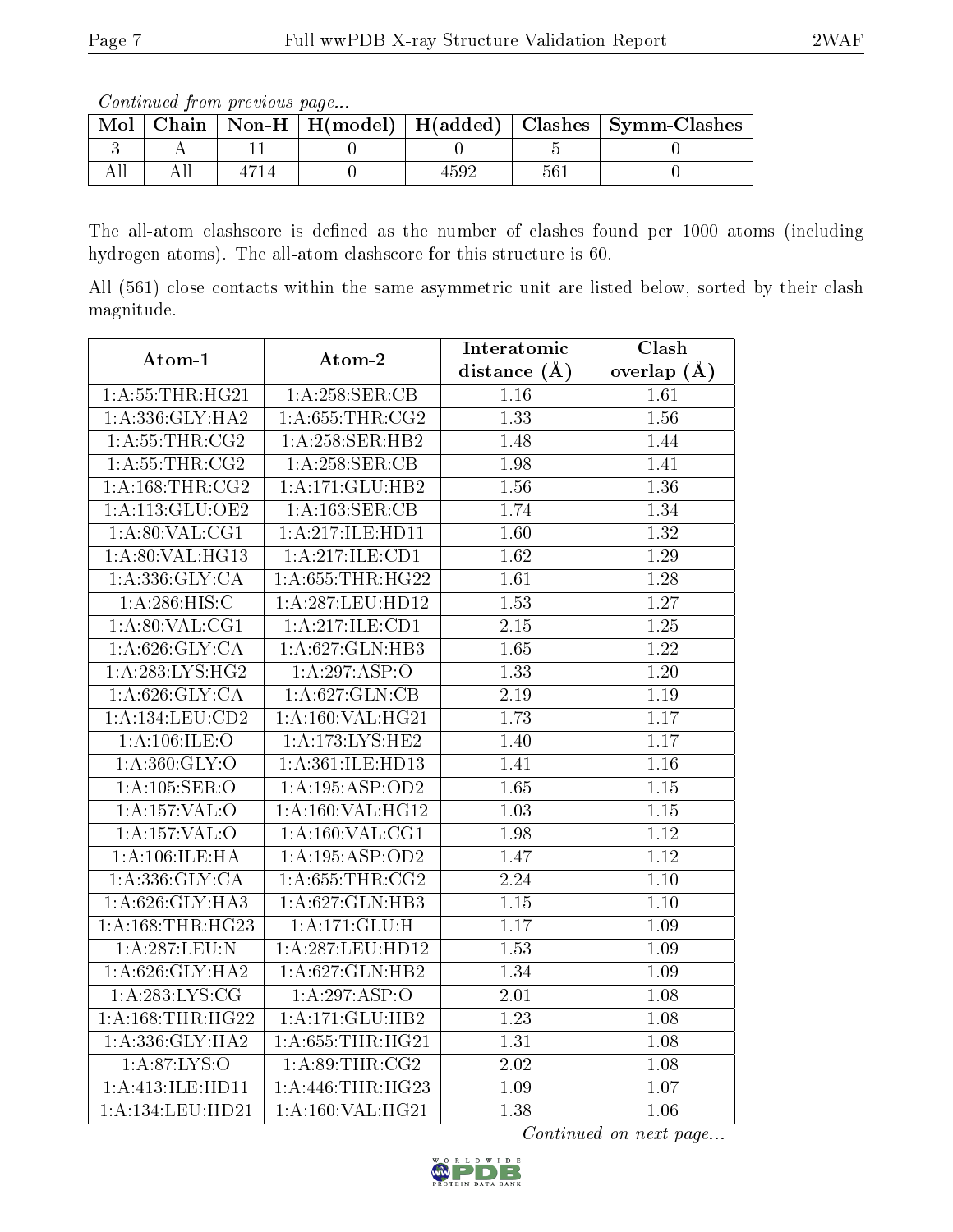| Continuea from previous page  |                      | Interatomic    | Clash         |
|-------------------------------|----------------------|----------------|---------------|
| Atom-1                        | Atom-2               | distance $(A)$ | overlap $(A)$ |
| 1: A: 113: GLU: CD            | 1:A:163:SER:HB2      | 1.74           | 1.06          |
| 1: A:87: LYS:O                | 1: A:89:THR:HG23     | 1.55           | 1.04          |
| 1:A:80:VAL:HG23               | 1:A:192:ILE:HG13     | 1.36           | 1.03          |
| 1: A:626: GLY: HA2            | 1:A:627:GLN:CB       | 1.85           | 1.02          |
| 1: A:63: ILE: HG22            | 1:A:71:LEU:HD12      | 1.38           | 1.02          |
| 1:A:52:THR:O                  | 1: A:284: GLU:CB     | 2.06           | 1.02          |
| 1:A:221:TRP:CE2               | 1:A:262:ARG:NH2      | 2.27           | 1.02          |
| 1: A:191:THR:O                | 1:A:192:ILE:HD13     | 1.60           | 1.02          |
| 1:A:121:LEU:CD2               | 1: A: 130: ILE: HD12 | 1.89           | 1.02          |
| 1: A: 191: THE: CG2           | 1:A:192:ILE:H        | 1.71           | 1.02          |
| 1: A: 168: THR: HG23          | 1:A:171:GLU:HB2      | 1.36           | 1.01          |
| 1: A:246:ALA:HA               | 1:A:249:ALA:CB       | 1.90           | 1.01          |
| 1:A:446:THR:HG22              | 1:A:450:GLN:HE21     | 1.22           | 1.01          |
| 1:A:80:VAL:HG23               | 1:A:192:ILE:CG1      | 1.89           | $1.01\,$      |
| 1: A: 55: THR: CG2            | $1: A:258:$ SER:OG   | 2.07           | $1.01\,$      |
| 1:A:413:ILE:HD11              | 1:A:446:THR:CG2      | 1.90           | 1.01          |
| 1: A:508: SER:H               | 1:A:511:ASN:HD22     | 1.06           | 1.01          |
| 1: A:286: HIS:C               | 1: A:287:LEU:CD1     | 2.30           | $1.00\,$      |
| 1: A: 191: THR: HG22          | 1:A:192:ILE:N        | 1.60           | 1.00          |
| 1: A:392:THR:HB               | 1: A:448:MET:HE3     | 1.44           | 0.99          |
| 1:A:412:SER:OG                | 1:A:422:ASN:ND2      | 1.95           | 0.98          |
| 1: A:416: GLN: NE2            | 1:A:463:ASN:O        | 1.96           | 0.98          |
| 1:A:107:SER:O                 | 1: A: 109: PRO: HD3  | 1.62           | 0.98          |
| 1: A: 537: ASN:O              | 1:A:538:ASN:HB2      | 1.58           | 0.97          |
| 1: A:113: GLU:OE2             | 1: A: 163: SER: HB2  | 0.80           | 0.97          |
| $1:A:121:L\overline{EU:HD23}$ | 1:A:130:ILE:HD12     | 1.43           | 0.97          |
| 1:A:392:THR:HB                | 1: A:448:MET:CE      | 1.94           | 0.97          |
| 1:A:191:THR:HG22              | 1:A:192:ILE:H        | 0.81           | 0.96          |
| 1:A:412:SER:CB                | 1:A:422:ASN:HD21     | 1.78           | 0.96          |
| 1:A:53:LYS:CA                 | 1:A:284:GLU:HB3      | 1.96           | 0.95          |
| 1: A: 336: GLY: HA2           | 1: A:655:THR:HG22    | 0.95           | 0.95          |
| 1: A:285: ILE: HG23           | 1: A:293:MET:CE      | 1.97           | 0.95          |
| $1: A:502:$ PHE:O             | 1: A: 504: PRO: HD3  | 1.67           | 0.95          |
| $1: A:258:$ SER:OG            | 1:A:260:ASN:OD1      | 1.85           | 0.94          |
| 1: A:221:TRP:NE1              | 1:A:262:ARG:NH2      | 2.14           | 0.94          |
| 1: A: 389: LYS: HG2           | 1:A:448:MET:HG3      | 1.50           | 0.94          |
| 1:A:134:LEU:CD2               | 1: A:160: VAL: CG2   | 2.46           | 0.94          |
| 1:A:134:LEU:HD23              | 1:A:160:VAL:HG21     | 1.47           | 0.93          |
| 1:A:286:HIS:O                 | $1:$ A:287:LEU:HG    | 1.67           | 0.93          |
| 1: A:52:THR:O                 | 1:A:284:GLU:HB2      | 1.68           | 0.93          |
| 1: A:80: VAL:CA               | 1:A:217:ILE:HD13     | 1.99           | 0.91          |

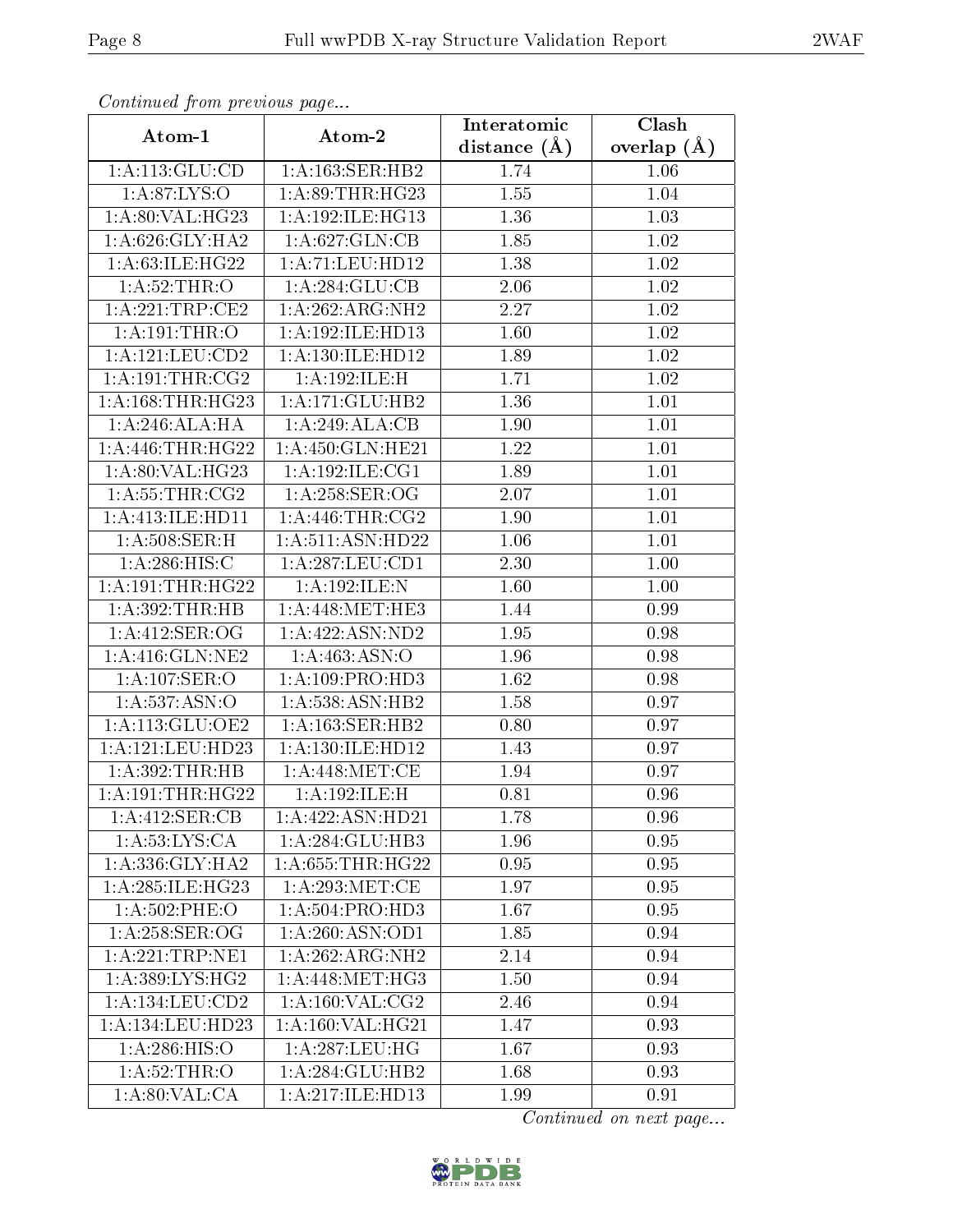| Comunaca jiom previous page |                     | Interatomic       | Clash         |
|-----------------------------|---------------------|-------------------|---------------|
| Atom-1                      | Atom-2              | distance $(A)$    | overlap $(A)$ |
| 1: A:106: ILE:O             | 1: A:173: LYS: CE   | 2.18              | 0.91          |
| 1:A:246:ALA:O               | 1:A:249:ALA:N       | $\overline{2.02}$ | 0.91          |
| 1:A:413:ILE:CD1             | 1: A:446:THR:HG23   | 1.97              | 0.91          |
| 1:A:287:LEU:CD1             | 1:A:287:LEU:N       | 2.31              | 0.91          |
| 1: A: 168: THR: CG2         | 1: A:171: GLU:CB    | 2.46              | 0.91          |
| 1:A:171:GLU:HA              | 1:A:171:GLU:OE1     | 1.71              | 0.90          |
| 1: A:168:THR:O              | 1:A:171:GLU:HB3     | 1.71              | 0.90          |
| 1: A: 168: THR: HG22        | 1: A: 171: GLU: CB  | 2.02              | 0.90          |
| 1:A:80:VAL:HG12             | 1:A:217:ILE:CD1     | 1.98              | 0.90          |
| 1: A: 168: THR: HG23        | 1:A:171:GLU:N       | 1.87              | 0.90          |
| 1: A:80: VAL:O              | 1:A:192:ILE:HG12    | 1.73              | 0.89          |
| 1: A: 168: THR:O            | 1:A:171:GLU:CB      | 2.21              | 0.89          |
| 1: A:55:THR:HG23            | 1: A:258: SER:OG    | 1.73              | 0.88          |
| 1: A:654: ASN:OD1           | 1: A:655:THR:N      | 2.05              | 0.88          |
| 1: A: 105: SER: C           | 1:A:195:ASP:OD2     | 2.12              | 0.88          |
| 1: A: 53: LYS: HA           | 1:A:284:GLU:HB3     | 1.54              | 0.87          |
| 1:A:123:ASP:HB3             | 1: A: 126: ILE: CG1 | 2.03              | 0.87          |
| 1:A:273:GLU:OE2             | 1:A:277:GLN:HB2     | 1.75              | 0.87          |
| 1: A:283: LYS: HG2          | 1: A:298:THR:HA     | 1.57              | 0.87          |
| 1: A: 422: ASN: ND2         | 1: A:426:THR:HG21   | 1.90              | 0.87          |
| 1: A:80: VAL:HG13           | 1:A:217:ILE:HD11    | 0.90              | 0.87          |
| 1: A:389: LYS: CG           | 1:A:448:MET:HG3     | 2.05              | 0.86          |
| 1: A:631: ASN:OD1           | 1: A:652:PRO:HA     | 1.74              | 0.86          |
| 1:A:106:ILE:CA              | 1:A:195:ASP:OD2     | 2.23              | 0.86          |
| 1: A:620: GLU:O             | 1: A:621: SER:HB3   | 1.72              | 0.86          |
| 1: A:360: GLY:O             | 1:A:361:ILE:CD1     | 2.24              | 0.86          |
| 1: A: 105: SER: O           | 1: A: 195: ASP: CG  | 2.14              | 0.86          |
| 1:A:208:ILE:HG12            | 1: A:208: ILE:O     | 1.76              | 0.85          |
| 1:A:246:ALA:CA              | 1:A:249:ALA:HB2     | 2.05              | 0.85          |
| 1:A:586:GLN:HE21            | 1: A:590: GLN:NE2   | 1.75              | 0.85          |
| 1: A: 157: VAL:C            | 1: A:160: VAL:HG12  | 1.97              | 0.85          |
| 1: A:285: ILE: HG23         | 1: A:293:MET:HE3    | 1.58              | 0.84          |
| 1: A:80: VAL:CG1            | 1:A:217:ILE:HD13    | 2.04              | 0.84          |
| 1: A:425: TYR:OH            | 1:A:444:SER:HB2     | 1.78              | 0.84          |
| 1:A:79:VAL:O                | 1: A:218: SER: N    | 2.11              | 0.84          |
| 1: A:508: SER:H             | 1: A:511: ASN:ND2   | 1.76              | 0.84          |
| 1: A:519: GLN: OE1          | 1: A:619: ALA: HA   | 1.78              | 0.84          |
| 1: A:246:ALA:HA             | 1:A:249:ALA:HB2     | 1.60              | 0.83          |
| 1:A:422:ASN:HD22            | 1: A:426:THR:HG21   | 1.44              | 0.83          |
| 1: A:586: GLN: HE21         | 1: A:590: GLN: HE21 | 1.26              | 0.82          |
| 1:A:453:LEU:HD11            | 1:A:458:GLN:HB3     | 1.60              | 0.82          |

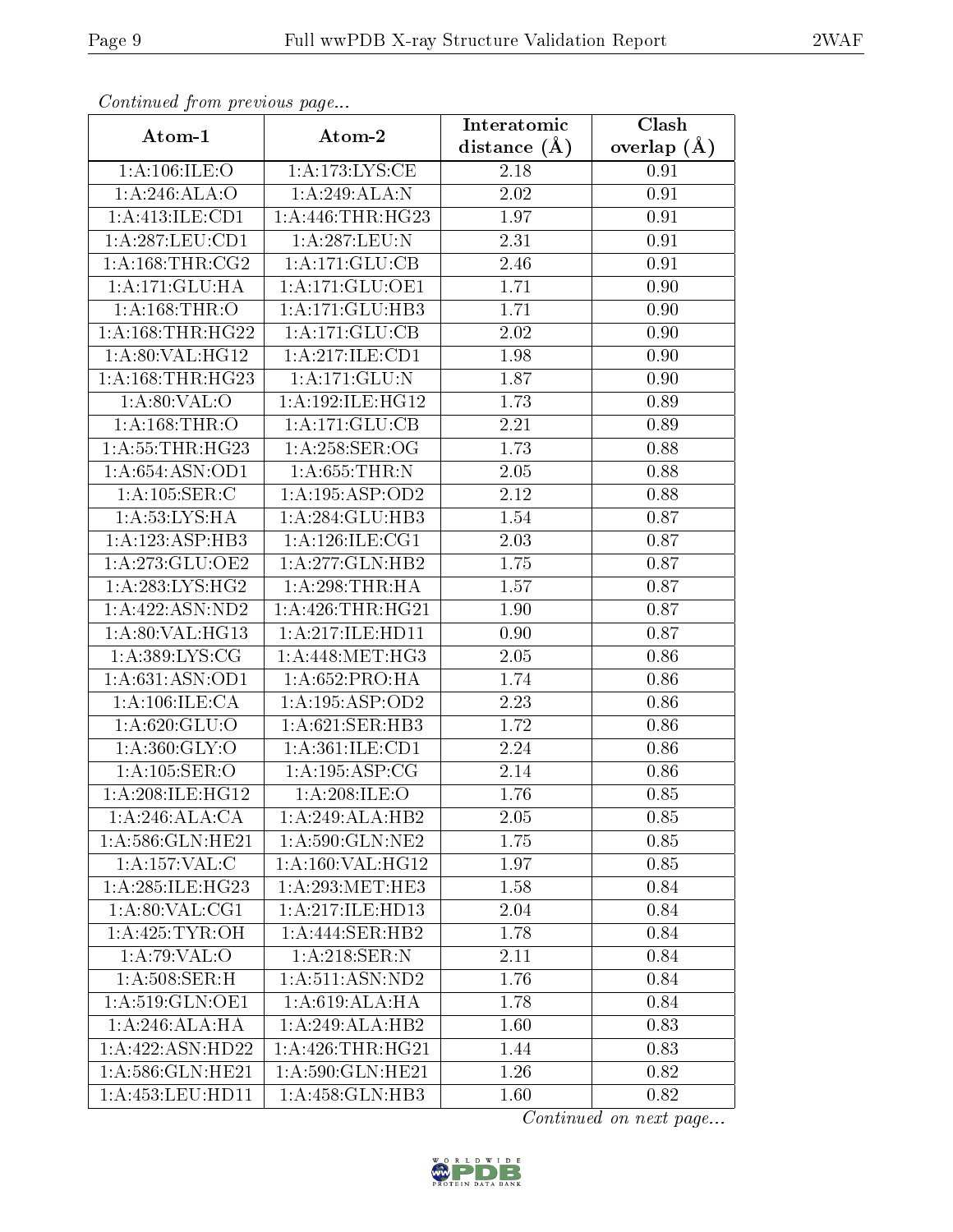| сонинией јтот ртеvиоиз раде |                                   | Interatomic    | Clash         |
|-----------------------------|-----------------------------------|----------------|---------------|
| Atom-1                      | Atom-2                            | distance $(A)$ | overlap $(A)$ |
| 1:A:134:LEU:HD21            | 1:A:160:VAL:CG2                   | 2.06           | 0.82          |
| 1: A:210:LYS:HG2            | 1: A:295: SER:OG                  | 1.78           | 0.81          |
| 1: A:658:THR:HB             | 2:A:700:C L:CL                    | 2.17           | 0.81          |
| 1: A: 191: THE: CG2         | $1:A:192:\overline{\text{ILE:N}}$ | 2.35           | 0.81          |
| 1: A:283:LYS:HG2            | 1:A:297:ASP:C                     | $2.00\,$       | 0.81          |
| 1: A:680: ASN:O             | 1: A:681: HIS: CG                 | 2.34           | 0.81          |
| 1:A:246:ALA:HA              | 1:A:249:ALA:HB3                   | 1.61           | 0.81          |
| 1:A:169:GLU:OE2             | 1: A:172: LYS: CE                 | 2.29           | 0.81          |
| 1: A:209: SER:OG            | 1: A:215: ILE: O                  | 1.99           | 0.81          |
| 1:A:80:VAL:HG23             | 1:A:192:ILE:CB                    | 2.10           | 0.81          |
| 1: A:586: GLN:NE2           | 1: A:590: GLN: HE21               | 1.79           | 0.80          |
| 1:A:492:GLY:HA3             | 1: A:571:MET:HE1                  | 1.62           | 0.80          |
| 1: A:62: GLU:H              | 1:A:307:ASN:ND2                   | 1.80           | 0.80          |
| 1: A: 168: THR: HG23        | 1: A:171: GLU:CB                  | 2.11           | 0.80          |
| 1: A:80: VAL:O              | 1:A:192:ILE:CG1                   | 2.29           | 0.80          |
| 1:A:389:LYS:O               | 1: A:448:MET:HE1                  | 1.82           | 0.80          |
| 1: A:85:SER:C               | 1: A:87:LYS:H                     | 1.85           | 0.80          |
| 1:A:246:ALA:CA              | 1:A:249:ALA:CB                    | 2.60           | 0.79          |
| 1: A:89:THR:H               | 1:A:92:ASP:HB2                    | 1.46           | 0.79          |
| 1:A:171:GLU:O               | 1:A:173:LYS:N                     | 2.15           | 0.78          |
| 1: A:55:THR:HG21            | 1: A:258: SER:HB3                 | 1.55           | 0.78          |
| 1:A:198:ASN:O               | 1: A:202:VAL: CG2                 | 2.32           | 0.78          |
| 1:A:123:ASP:HB3             | 1: A:126: ILE: HG12               | 1.66           | 0.78          |
| 1: A: 389: LYS: HG2         | 1: A:448: MET:CG                  | 2.14           | 0.78          |
| 1:A:244:LEU:CD1             | 1:A:249:ALA:HA                    | 2.14           | 0.78          |
| 1: A: 410: ASP:O            | 1:A:431:SER:HA                    | 1.85           | 0.77          |
| 1: A:240: GLU:CA            | 1:A:262:ARG:HD3                   | 2.13           | 0.77          |
| 1:A:169:GLU:OE2             | 1:A:172:LYS:NZ                    | 2.17           | 0.77          |
| 1: A:73: GLU:OE1            | 1: A: 73: GLU: HA                 | 1.83           | 0.77          |
| 1:A:294:GLU:O               | 1: A:295: SER:CB                  | 2.33           | 0.77          |
| 1: A:80: VAL:HA             | 1: A:217: ILE:HD13                | 1.66           | 0.77          |
| 1: A:54: ILE:N              | 1: A: 283: LYS: O                 | 2.16           | 0.76          |
| 1: A:80: VAL: HG23          | 1:A:192:ILE:HB                    | 1.67           | 0.76          |
| 1:A:198:ASN:O               | 1:A:202:VAL:HG23                  | 1.83           | 0.76          |
| 1: A:296: VAL:CG1           | 1:A:297:ASP:N                     | 2.49           | 0.76          |
| 1: A:80:VAL: N              | 1:A:217:ILE:HD13                  | 2.01           | 0.76          |
| 1: A:52:THR:O               | 1:A:284:GLU:HB3                   | 1.85           | 0.75          |
| 1: A:286: HIS:O             | 1: A:287:LEU:CG                   | 2.33           | 0.75          |
| 1:A:283:LYS:NZ              | 1:A:298:THR:OG1                   | 2.20           | 0.75          |
| 1:A:288:ASP:OD1             | 1:A:292:ASN:ND2                   | 2.20           | 0.75          |
| 1:A:198:ASN:OD1             | $1:A:199.\overline{ASP:N}$        | 2.21           | 0.74          |

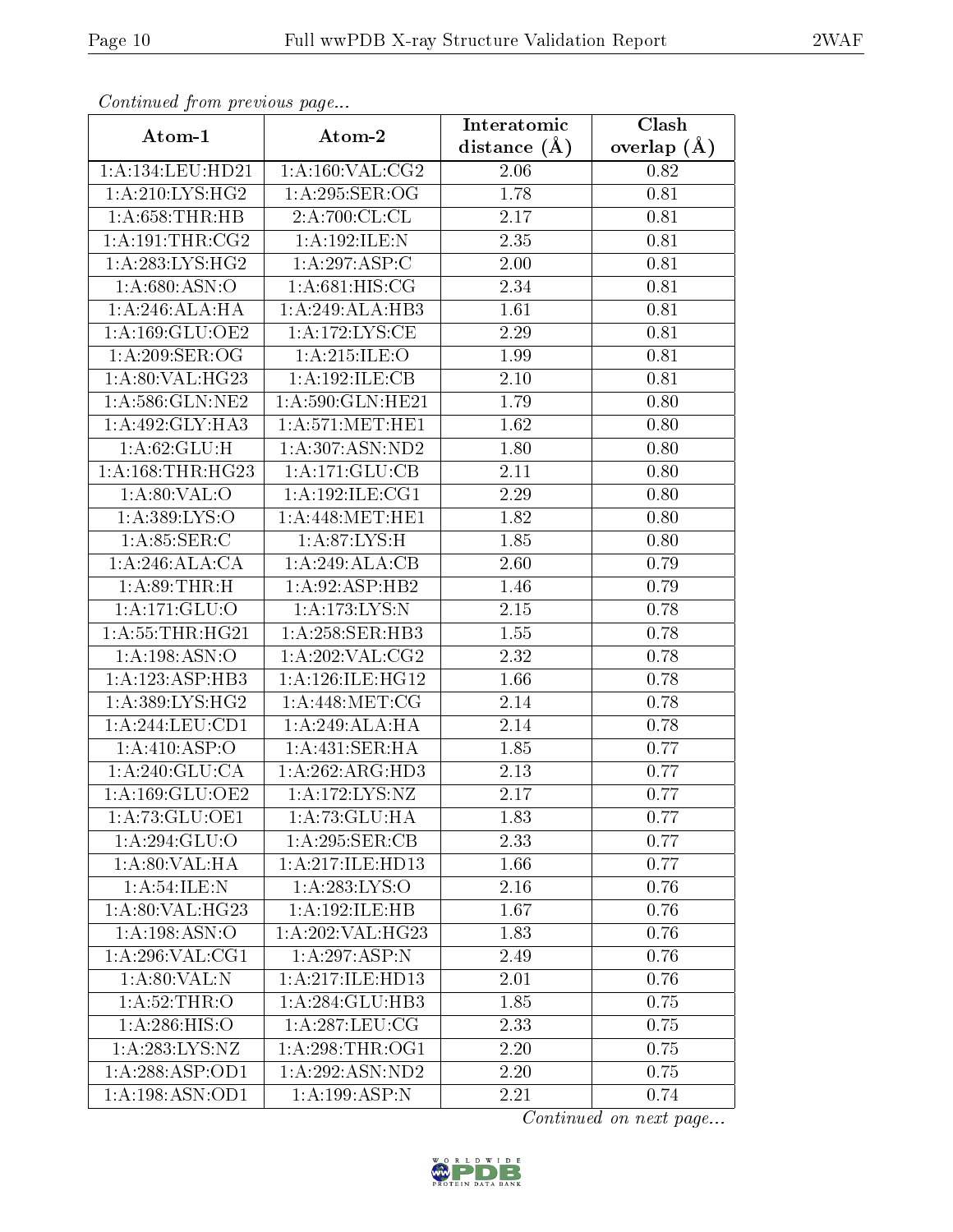| Continuea from previous page          |                                 | Interatomic    | Clash           |
|---------------------------------------|---------------------------------|----------------|-----------------|
| Atom-1                                | Atom-2                          | distance $(A)$ | overlap $(\AA)$ |
| 1:A:154:ASN:O                         | 1:A:157:VAL:HG12                | 1.87           | 0.74            |
| 1: A:680: ASN:O                       | 1:A:681:HIS:CD2                 | 2.41           | 0.74            |
| 1: A: 169: GLU: OE2                   | 1:A:172:LYS:HE3                 | 1.88           | 0.74            |
| $1: A:502:$ PHE:HB3                   | 1:A:522:ASN:HB2                 | 1.68           | 0.74            |
| 1:A:294:GLU:O                         | 1:A:295:SER:HB2                 | 1.88           | 0.73            |
| 1:A:105:SER:C                         | 1:A:106:ILE:HG12                | 2.06           | 0.73            |
| 1:A:283:LYS:HD3                       | 1:A:296:VAL:HG13                | 1.71           | 0.73            |
| 1:A:80:VAL:HA                         | 1:A:217:ILE:HA                  | 1.71           | 0.73            |
| 1: A: 151: GLU: H                     | 1:A:151:GLU:CD                  | 1.90           | 0.72            |
| 1:A:237:VAL:HG12                      | 1:A:238:SER:N                   | 2.03           | 0.72            |
| 1: A:623: VAL:O                       | 1: A:623: VAL:HG13              | 1.88           | 0.72            |
| $1:A:79:\overline{VAL:C}$             | 1:A:217:ILE:HD13                | 2.10           | 0.72            |
| 1:A:52:THR:C                          | 1:A:284:GLU:HB3                 | 2.08           | 0.72            |
| 1: A:221:TRP:CD1                      | 1:A:262:ARG:NH2                 | 2.57           | 0.72            |
| 1: A:112:THR:OG1                      | 1: A:115: GLN: HG3              | 1.89           | 0.72            |
| 1: A:80: VAL: CG2                     | 1:A:192:ILE:HG13                | 2.17           | 0.72            |
| 1:A:677:HIS:O                         | 1: A:677: HIS: CD2              | 2.43           | 0.71            |
| 1: A: 194: THR: HG23                  | 1:A:195:ASP:N                   | 2.06           | 0.71            |
| 1: A:346: VAL:CG1                     | 1:A:529:ALA:HB2                 | 2.21           | 0.70            |
| 1: A:80: VAL: CG2                     | 1: A:192: ILE: HB               | 2.21           | 0.70            |
| 1: A:55:THR:HG23                      | 1: A:258: SER:CB                | 2.17           | 0.70            |
| 1:A:296:VAL:HG13                      | 1:A:297:ASP:H                   | 1.55           | 0.70            |
| 1: A:91:THR:O                         | 1:A:95:GLU:HG2                  | 1.90           | 0.70            |
| 1:A:286:HIS:CA                        | 1: A:287:LEU:HD12               | 2.22           | 0.70            |
| 1:A:191:THR:C                         | 1:A:192:ILE:HG12                | 2.11           | 0.70            |
| 1: A:564: GLN:O                       | $1:A:564:\overline{GLN:HG2}$    | 1.92           | 0.70            |
| 1: A:63: ILE: CG2                     | 1:A:71:LEU:HD12                 | 2.17           | 0.70            |
| 1:A:123:ASP:HB3                       | 1:A:126:ILE:HG13                | 1.72           | 0.69            |
| 1: A:62: GLU:H                        | 1:A:307:ASN:HD22                | 1.37           | 0.69            |
| 1: A: 186: ASN: O                     | 1:A:187:PHE:HB2                 | 1.91           | 0.69            |
| 1:A:283:LYS:HD3                       | 1: A:296: VAL:CG1               | 2.22           | 0.69            |
| 1:A:308:JLE:O                         | 1: A:308: ILE: HG <sub>23</sub> | 1.90           | 0.69            |
| 1: A:285: ILE: HG23                   | 1: A:293:MET:HE1                | 1.74           | 0.69            |
| $1: A:285: \overline{\text{ILE}:CG2}$ | 1: A:293:MET:CE                 | 2.70           | 0.69            |
| 1:A:174:GLU:HA                        | 1:A:177:LEU:HD12                | 1.75           | 0.69            |
| 1: A:81:SER:N                         | 1: A:216: SER:O                 | 2.24           | 0.69            |
| 1: A: 125: GLU: O                     | 1: A: 128: LYS: HB3             | 1.92           | 0.69            |
| 1:A:73:GLU:HB3                        | $1:A:22\overline{4:LYS:HG2}$    | 1.75           | 0.68            |
| 1: A:491:THR:HG23                     | 1: A:498: GLU:OE2               | 1.92           | 0.68            |
| 1:A:681:HIS:O                         | 1:A:682:HIS:C                   | 2.32           | 0.68            |
| 1:A:562:LEU:HD21                      | 1:A:565:GLN:HG3                 | 1.74           | 0.68            |

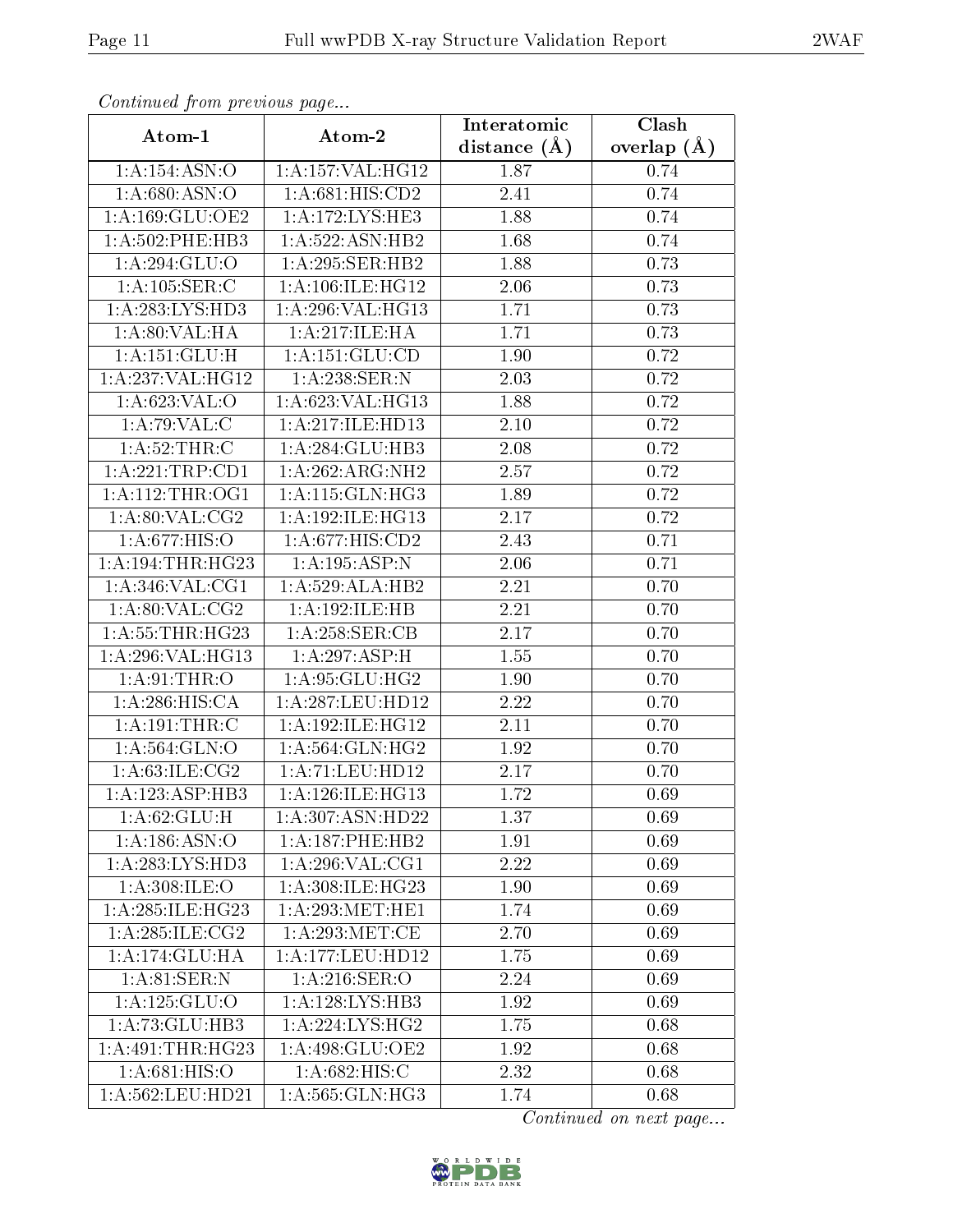| Continuea from previous page |                      | Interatomic       | Clash         |
|------------------------------|----------------------|-------------------|---------------|
| Atom-1                       | Atom-2               | distance $(\AA)$  | overlap $(A)$ |
| 1:A:473:SER:HA               | 1:A:476:GLU:OE2      | 1.94              | 0.68          |
| 1:A:171:GLU:C                | 1:A:173:LYS:H        | 1.98              | 0.68          |
| 1: A:244:LEU:HD11            | 1:A:249:ALA:HA       | 1.75              | 0.68          |
| 1: A:286: HIS: C             | 1:A:287:LEU:CG       | 2.63              | 0.68          |
| 1:A:336:GLY:C                | 1: A: 655: THR: HG22 | 2.14              | 0.68          |
| 1:A:519:GLN:OE1              | 1:A:619:ALA:CB       | 2.42              | 0.67          |
| 1: A:58: SER:OG              | 1:A:302:GLY:HA3      | 1.95              | 0.67          |
| 1: A:369: GLU:HG2            | 1: A:370:LEU:N       | 2.10              | 0.67          |
| 1: A:80: VAL:HG12            | 1:A:217:ILE:HG12     | 1.77              | 0.67          |
| 1: A: 53: LYS: HA            | 1: A:284: GLU:CB     | 2.25              | 0.66          |
| 1: A:121:LEU:HD21            | 1: A: 130: ILE: HD12 | 1.75              | 0.66          |
| 1: A: 127: TYR: O            | 1: A: 127: TYR: HD1  | 1.78              | 0.66          |
| 1: A:80: VAL: HG12           | 1:A:217:ILE:CG1      | 2.24              | 0.66          |
| 1: A:88:MET:C                | 1: A:89:THR:HG23     | 2.16              | 0.66          |
| 1: A:134:LEU:HD21            | 1:A:160:VAL:CB       | 2.25              | 0.66          |
| 1:A:240:GLU:N                | 1:A:262:ARG:HD3      | 2.11              | 0.66          |
| 1: A:473: SER:O              | 1: A:476: GLU: HG2   | 1.96              | 0.65          |
| 1: A:87: LYS:O               | 1: A:89:THR:HG22     | 1.96              | 0.65          |
| 1: A:239: SER:OG             | 1:A:242:ALA:HB2      | 1.96              | 0.65          |
| 1: A: 422: ASN: ND2          | 1: A:426:THR:CG2     | 2.58              | 0.65          |
| 1: A:446:THR:HG22            | 1: A: 450: GLN: NE2  | 2.05              | 0.65          |
| 1: A:85: SER: C              | 1: A:87:LYS:N        | 2.49              | 0.65          |
| 1:A:293:MET:CE               | 1:A:295:SER:C        | 2.65              | 0.65          |
| 1: A:519: GLN:OE1            | 1: A:619:ALA:CA      | 2.44              | 0.65          |
| 1: A:508: SER: N             | 1:A:511:ASN:HD22     | 1.89              | 0.64          |
| 1:A:391:ALA:HB1              | 1: A:482:PHE:CD1     | $\overline{2}.33$ | 0.64          |
| 1:A:63:ILE:HA                | 1:A:308:ILE:HG22     | 1.80              | 0.64          |
| 1:A:134:LEU:HD23             | 1: A:160: VAL: CG2   | 2.22              | 0.64          |
| 1: A:85: SER:O               | 1: A:87: LYS:N       | 2.30              | 0.64          |
| 1:A:547:VAL:HG12             | 1: A: 566: LEU: CD1  | 2.28              | 0.64          |
| 1:A:79:VAL:CC                | 1: A:217: ILE: CD1   | 2.67              | 0.63          |
| 1:A:425:TYR:CD1              | 1:A:598:LEU:HD13     | 2.34              | 0.63          |
| 1: A: 53: LYS: HA            | 1:A:284:GLU:HA       | 1.81              | 0.63          |
| 1:A:79:VAL:O                 | 1:A:217:ILE:HA       | 1.98              | 0.63          |
| 1: A:620: GLU:O              | 1: A:621: SER:CB     | 2.43              | 0.63          |
| 1:A:378:VAL:H G23            | 1: A:379:THR:HG23    | 1.81              | 0.63          |
| 1: A: 191: THE: C            | 1:A:192:ILE:CG1      | 2.67              | 0.62          |
| 1: A: 336: GLY: CA           | 1: A: 655: THR: HG21 | 2.11              | 0.62          |
| 1:A:473:SER:O                | 1: A:477: LYS: HG3   | 1.99              | 0.62          |
| 1:A:123:ASP:O                | 1: A:126: ILE: HB    | 2.00              | 0.62          |
| 1:A:412:SER:CB               | 1:A:422:ASN:ND2      | 2.59              | 0.62          |

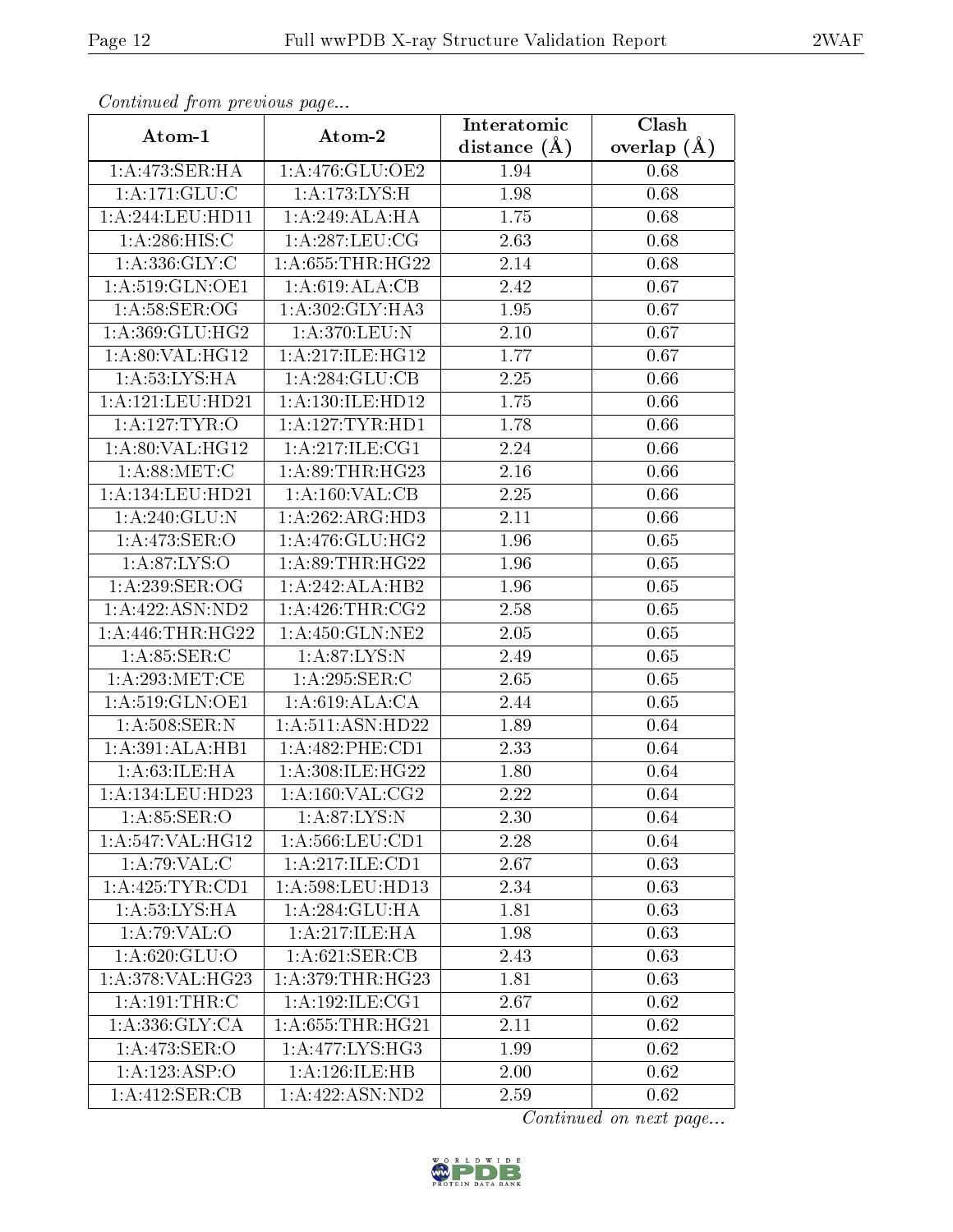| Continuea from previous page |                              | Interatomic    | Clash         |
|------------------------------|------------------------------|----------------|---------------|
| Atom-1                       | Atom-2                       | distance $(A)$ | overlap $(A)$ |
| 1:A:105:SER:O                | 1:A:195:ASP:CB               | 2.48           | 0.62          |
| 1:A:105:SER:O                | 1:A:195:ASP:HB2              | 2.00           | 0.61          |
| 1: A:369: GLU: HG2           | 1:A:370:LEU:H                | 1.65           | 0.61          |
| 1:A:547:VAL:CG1              | 1:A:566:LEU:HD11             | 2.30           | 0.61          |
| 1: A: 134: LEU: HD11         | 1:A:157:VAL:HG23             | 1.82           | 0.61          |
| 1:A:246:ALA:O                | 1:A:249:ALA:CB               | 2.48           | 0.61          |
| 1: A:446:THR:CG2             | 1:A:450:GLN:HE21             | 2.04           | 0.61          |
| 1:A:106:ILE:N                | 1: A: 195: ASP: OD2          | 2.34           | 0.61          |
| 1:A:413:ILE:HB               | 1:A:421:ILE:HB               | 1.81           | 0.61          |
| 1:A:157:VAL:HG13             | 1:A:158:ASP:N                | 2.14           | 0.61          |
| 1:A:237:VAL:CG1              | 1:A:238:SER:N                | 2.64           | 0.61          |
| 1:A:171:GLU:CA               | 1:A:171:GLU:OE1              | 2.47           | 0.61          |
| 1: A:88: MET:HE3             | 1: A:293:MET:HB2             | 1.83           | 0.61          |
| 1:A:240:GLU:CB               | 1:A:262:ARG:HD3              | 2.30           | 0.60          |
| 1:A:321:ASP:OD2              | 1: A: 359: SER: HB3          | 2.01           | 0.60          |
| 1: A:510:ALA:O               | 1: A:514:THR:HG23            | 2.01           | 0.60          |
| 1:A:288:ASP:OD2              | 1:A:292:ASN:OD1              | 2.18           | 0.60          |
| 1: A:392:THR:CB              | 1: A:448:MET:HE3             | 2.28           | 0.60          |
| 1: A:654:ASN:OD1             | 1: A:656: ASN:N              | 2.31           | 0.60          |
| 1:A:387:VAL:HG13             | 1: A:617: GLY:HA3            | 1.83           | 0.60          |
| 1: A: 120: TYR: O            | 1: A:126: ILE: HG21          | 2.01           | 0.59          |
| 1:A:124:PRO:O                | 1: A: 125: GLU: C            | 2.40           | 0.59          |
| 1:A:424:TRP:CH2              | 1:A:598:LEU:HD22             | 2.38           | 0.59          |
| 1:A:73:GLU:OE1               | 1: A:73: GLU:CA              | 2.49           | 0.59          |
| 1:A:308:ILE:O                | 1:A:308:ILE:CG2              | 2.49           | 0.59          |
| 1: A:658:THR:HG23            | 1: A:659: ASN:H              | 1.66           | 0.59          |
| 1:A:304:LYS:HG2              | 1: A:305: GLY:H              | 1.67           | 0.59          |
| 1: A:58: SER:HB2             | 1:A:278:GLY:O                | 2.03           | 0.59          |
| 1: A:283:LYS:CB              | 1:A:297:ASP:O                | 2.51           | 0.59          |
| 1: A:53: LYS: CB             | 1:A:284:GLU:HB3              | 2.33           | 0.59          |
| 1: A:88:MET:C                | 1: A:89:THR:CG2              | 2.71           | 0.59          |
| 1:A:191:THR:O                | 1: A: 192: ILE: CD1          | 2.43           | 0.59          |
| 1:A:246:ALA:O                | 1:A:249:ALA:HB3              | 2.02           | 0.59          |
| 1:A:246:ALA:O                | 1: A:247: GLU:C              | 2.41           | 0.59          |
| 1: A:547: VAL:O              | 1: A: 566: LEU: HD12         | 2.02           | 0.58          |
| 1:A:73:GLU:CB                | $1:A:22\overline{4:LYS:HG2}$ | 2.33           | 0.58          |
| 1:A:157:VAL:CG1              | 1:A:158:ASP:N                | 2.66           | 0.58          |
| 1: A:58: SER:C               | 1:A:221:TRP:CH2              | 2.76           | 0.58          |
| 1:A:422:ASN:HB3              | 1: A:426:THR:HG22            | 1.84           | 0.58          |
| 1: A:480: SER:HB3            | 3:A:2007:HOH:O               | 2.03           | 0.58          |
| 1:A:79:VAL:O                 | 1:A:217:ILE:HG23             | 2.04           | 0.58          |

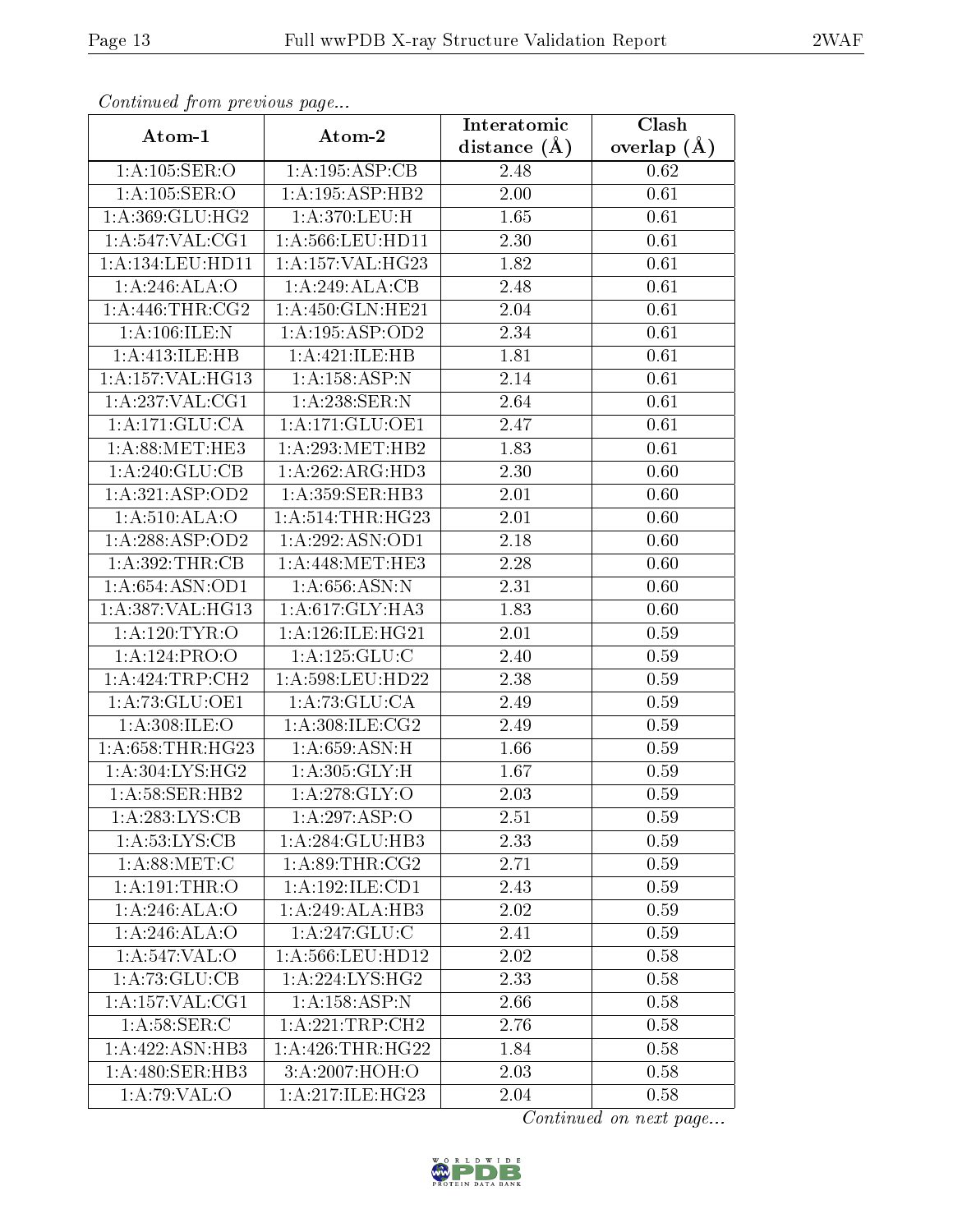| Continuea from previous page |                              | Interatomic      | Clash         |
|------------------------------|------------------------------|------------------|---------------|
| Atom-1                       | Atom-2                       | distance $(\AA)$ | overlap $(A)$ |
| 1:A:519:GLN:OE1              | 1:A:619:ALA:HB1              | 2.03             | 0.58          |
| 1: A:680: ASN:O              | 1: A:681: HIS: CB            | 2.51             | 0.58          |
| 1: A: 127: TYR: O            | 1:A:131:VAL:HG12             | 2.04             | 0.58          |
| 1:A:79:VAL:O                 | 1: A:217: ILE: CA            | 2.51             | 0.58          |
| 1:A:346:VAL:HG13             | 1:A:529:ALA:HB2              | 1.86             | 0.58          |
| 1:A:363:HIS:CE1              | 1:A:365:LEU:HD23             | 2.39             | 0.58          |
| 1: A:116: LEU: HD23          | 1:A:175:ILE:HG21             | 1.84             | 0.58          |
| 1:A:59:ALA:HB3               | 1: A: 304: LYS: HA           | 1.86             | 0.58          |
| 1: A:98: LYS: HG3            | 1: A:99: LYS:N               | 2.18             | 0.58          |
| 1:A:292:ASN:O                | 1:A:292:ASN:OD1              | 2.22             | 0.58          |
| 1:A:537:ASN:O                | 1:A:538:ASN:CB               | 2.39             | 0.58          |
| 1:A:198:ASN:O                | 1:A:202:VAL:HG21             | 2.02             | 0.58          |
| 1:A:246:ALA:N                | 1:A:249:ALA:HB2              | 2.19             | 0.57          |
| 1: A:661:VAL:O               | 1:A:665:ILE:HG13             | 2.03             | 0.57          |
| 1: A:64:TYR:CD2              | 1:A:559:LEU:HG               | 2.39             | 0.57          |
| 1:A:283:LYS:HE3              | 1: A:298:THR:OG1             | 2.04             | 0.57          |
| 1:A:619:ALA:O                | 1: A:630:THR:HB              | 2.05             | 0.57          |
| 1: A:84: ARG:O               | 1:A:85:SER:HB2               | 2.03             | 0.57          |
| 1: A: 336: GLY: O            | 1: A:655:THR:HB              | 2.05             | 0.57          |
| 1: A:245: PRO:C              | 1:A:249:ALA:HB2              | 2.25             | 0.57          |
| 1: A:283: LYS: HG2           | 1:A:298:THR:CA               | 2.32             | 0.57          |
| 1: A:53: LYS:N               | 1:A:284:GLU:HB3              | 2.20             | 0.57          |
| 1: A:429: TYR: HE2           | 1:A:598:LEU:HD21             | 1.69             | 0.57          |
| 1: A: 168: THR: HG23         | 1:A:171:GLU:CA               | 2.34             | 0.57          |
| 1:A:273:GLU:O                | 1: A:274: GLU:C              | 2.41             | 0.57          |
| 1:A:410:ASP:OD2              | 1: A:425: TYR: CE2           | 2.58             | 0.57          |
| 1: A:100:LEU:HD23            | 1:A:177:LEU:HD22             | 1.85             | 0.56          |
| 1: A:285: ILE: CG2           | 1: A:293:MET:HE3             | 2.33             | 0.56          |
| 1:A:77:LYS:HE3               | 1:A:220:SER:C                | 2.25             | 0.56          |
| 1:A:283:LYS:CE               | 1: A:298:THR:OG1             | 2.53             | 0.56          |
| 1:A:123:ASP:CB               | 1:A:126:ILE:HG12             | 2.35             | 0.56          |
| 1: A:492: GLY:HA3            | 1: A:571: MET:CE             | 2.33             | 0.56          |
| 1:A:244:LEU:HD12             | 1:A:249:ALA:CB               | 2.36             | 0.56          |
| 1:A:444:SER:O                | 1:A:448:MET:HG2              | 2.06             | 0.56          |
| 1: A: 53: LYS: HA            | 1: A:284: GLU:CA             | 2.36             | 0.56          |
| 1: A:656: ASN:O              | 1: A:658:THR:N               | 2.39             | 0.56          |
| 1:A:681:HIS:O                | 1: A:682: HIS:O              | 2.24             | 0.56          |
| 1: A:86: ASN: N              | 1:A:86:ASN:OD1               | 2.37             | 0.56          |
| 1: A:210: LYS: HA            | 1: A:295: SER:OG             | 2.06             | 0.55          |
| 1:A:342:GLY:O                | 1: A:652: PRO:HD2            | 2.06             | 0.55          |
| $1: A:502:$ PHE:CE2          | $1:A:504:PR\overline{O:HG3}$ | 2.40             | 0.55          |

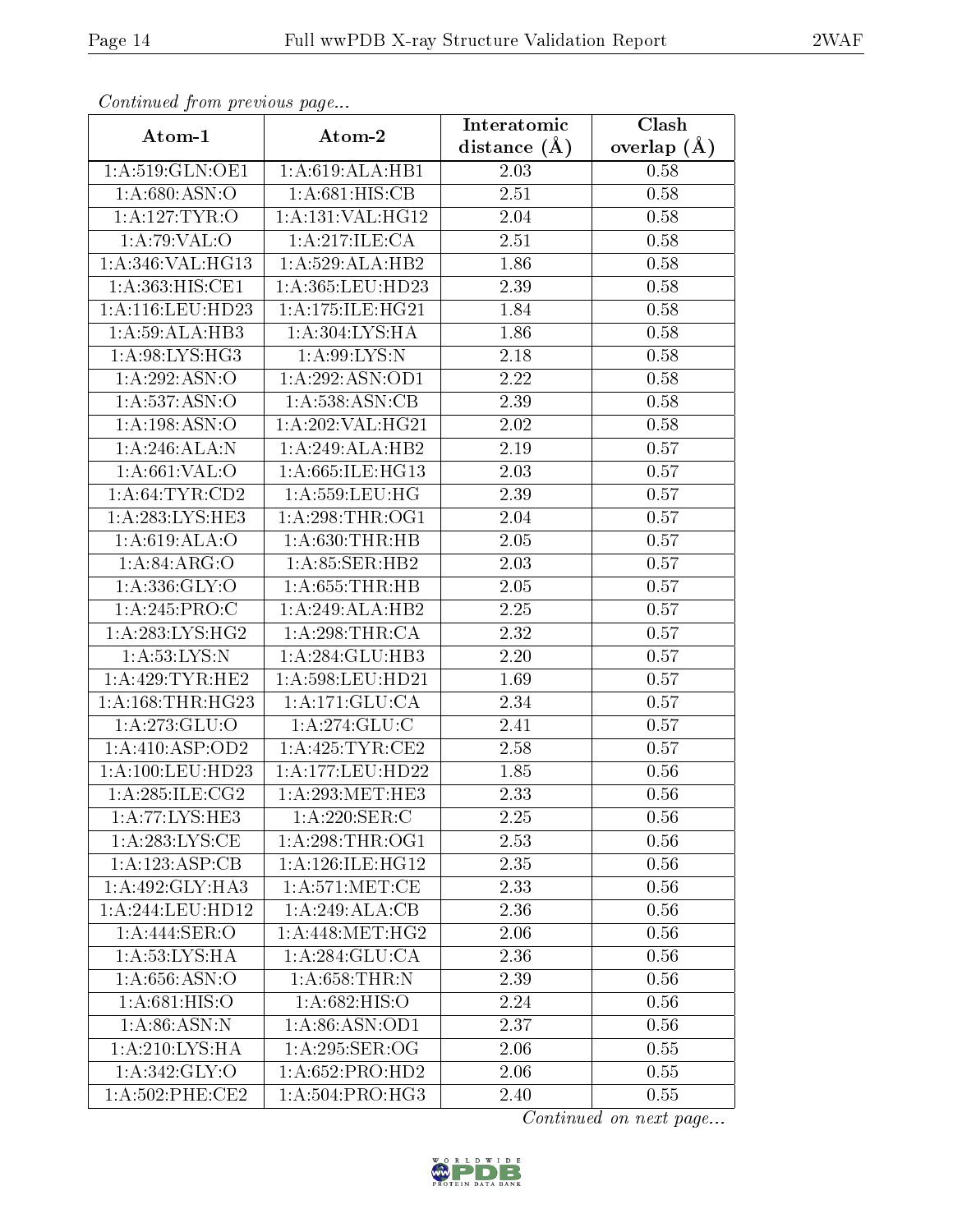| Continuea from previous page                   |                      | Interatomic    | Clash         |
|------------------------------------------------|----------------------|----------------|---------------|
| Atom-1                                         | Atom-2               | distance $(A)$ | overlap $(A)$ |
| 1:A:98:LYS:HG3                                 | 1: A:99: LYS:H       | 1.72           | 0.55          |
| 1: A:55:THR:HG21                               | 1:A:258:SER:HB2      | 0.57           | 0.55          |
| $1:\overline{A}:547:\overline{VAL}:HG12$       | 1:A:566:LEU:HD12     | 1.89           | 0.55          |
| 1: A:637:TYR:O                                 | 1:A:638:ALA:HB2      | 2.06           | 0.55          |
| 1:A:425:TYR:HB2                                | 1: A:429: TYR: HD2   | 1.71           | 0.55          |
| 1:A:413:ILE:O                                  | 1:A:421:ILE:N        | 2.40           | 0.55          |
| 1: A:571: MET:O                                | 1:A:572:ASN:HB3      | 2.06           | 0.55          |
| 1:A:623:VAL:HG12                               | 1:A:627:GLN:O        | 2.07           | 0.55          |
| 1:A:100:LEU:O                                  | 1: A: 104: VAL: HG22 | 2.06           | 0.54          |
| 1: A:57: SER:C                                 | 1:A:221:TRP:HH2      | 2.09           | 0.54          |
| 1:A:246:ALA:CA                                 | 1:A:249:ALA:HB3      | 2.35           | 0.54          |
| 1:A:543:ALA:HB2                                | 1: A:571: MET:SD     | 2.47           | 0.54          |
| 1: A:176: TYR: O                               | 1:A:179:SER:N        | 2.40           | 0.54          |
| 1: A:82:PHE:HD1                                | 1: A:215: ILE: HD13  | 1.72           | 0.54          |
| 1:A:389:LYS:HG3                                | 1:A:448:MET:HG3      | 1.86           | 0.54          |
| 1:A:123:ASP:OD1                                | 1:A:125:GLU:HB3      | 2.08           | 0.54          |
| 1: A: 537: ASN: ND2                            | 1:A:540:VAL:HB       | 2.23           | 0.54          |
| 1:A:90:ALA:HB1                                 | 1:A:122:ALA:HB1      | 1.90           | 0.54          |
| 1: A:53: LYS: HB3                              | 1:A:284:GLU:HB3      | 1.90           | 0.54          |
| 1: A:662: GLY:N                                | 1: A:663: PRO:HD2    | 2.22           | 0.54          |
| 1:A:117:ALA:HA                                 | 1:A:161:GLN:NE2      | 2.23           | 0.53          |
| 1:A:79:VAL:N                                   | 1: A:218: SER:O      | 2.32           | 0.53          |
| 1:A:286:HIS:HD2                                | 3:A:2003:HOH:O       | 1.91           | 0.53          |
| 1: A:80: VAL: CG2                              | 1:A:192:ILE:CB       | 2.82           | 0.53          |
| 1:A:296:VAL:HG12                               | 1:A:297:ASP:N        | 2.21           | 0.53          |
| 1: A:80: VAL:O                                 | 1:A:192:ILE:HG13     | $2.04\,$       | 0.53          |
| 1: A:658:THR:CG2                               | 1: A:659: ASN:H      | 2.21           | 0.53          |
| 1:A:586:GLN:NE2                                | 1: A:590: GLN: NE2   | 2.45           | 0.53          |
| 1: A:658:THR:HG23                              | 1: A:659: ASN:N      | 2.23           | 0.53          |
| 1:A:240:GLU:HB2                                | 1:A:262:ARG:HD3      | 1.89           | 0.53          |
| 1:A:391:ALA:HB1                                | 1: A:482: PHE:HD1    | 1.74           | 0.53          |
| 1: A:83:THR:HG22                               | 1: A:84: ARG: N      | 2.24           | 0.53          |
| $1:A:113:\overline{GLU:CG}$                    | 1:A:163:SER:CB       | 2.86           | 0.53          |
| 1:A:287:LEU:HA                                 | 1:A:294:GLU:CG       | 2.39           | 0.53          |
| 1: A:64:TYR:CE1                                | 1:A:70:PRO:HB3       | 2.44           | 0.52          |
| 1: A:56: SER:OG                                | 1:A:281:SER:HB3      | 2.09           | 0.52          |
| 1: A: 168: THR: O                              | 1:A:171:GLU:HB2      | 2.05           | 0.52          |
| $1:A:293:\overline{\mathrm{MET}:\mathrm{HE2}}$ | 1:A:295:SER:C        | 2.29           | 0.52          |
| 1: A:524:THR:HG21                              | 3:A:2008:HOH:O       | 2.10           | 0.52          |
| 1:A:336:GLY:C                                  | 1: A:655:THR:CG2     | 2.76           | 0.52          |
| 1: A:416: GLN: HG3                             | 1: A:465:PHE:CG      | 2.44           | 0.52          |

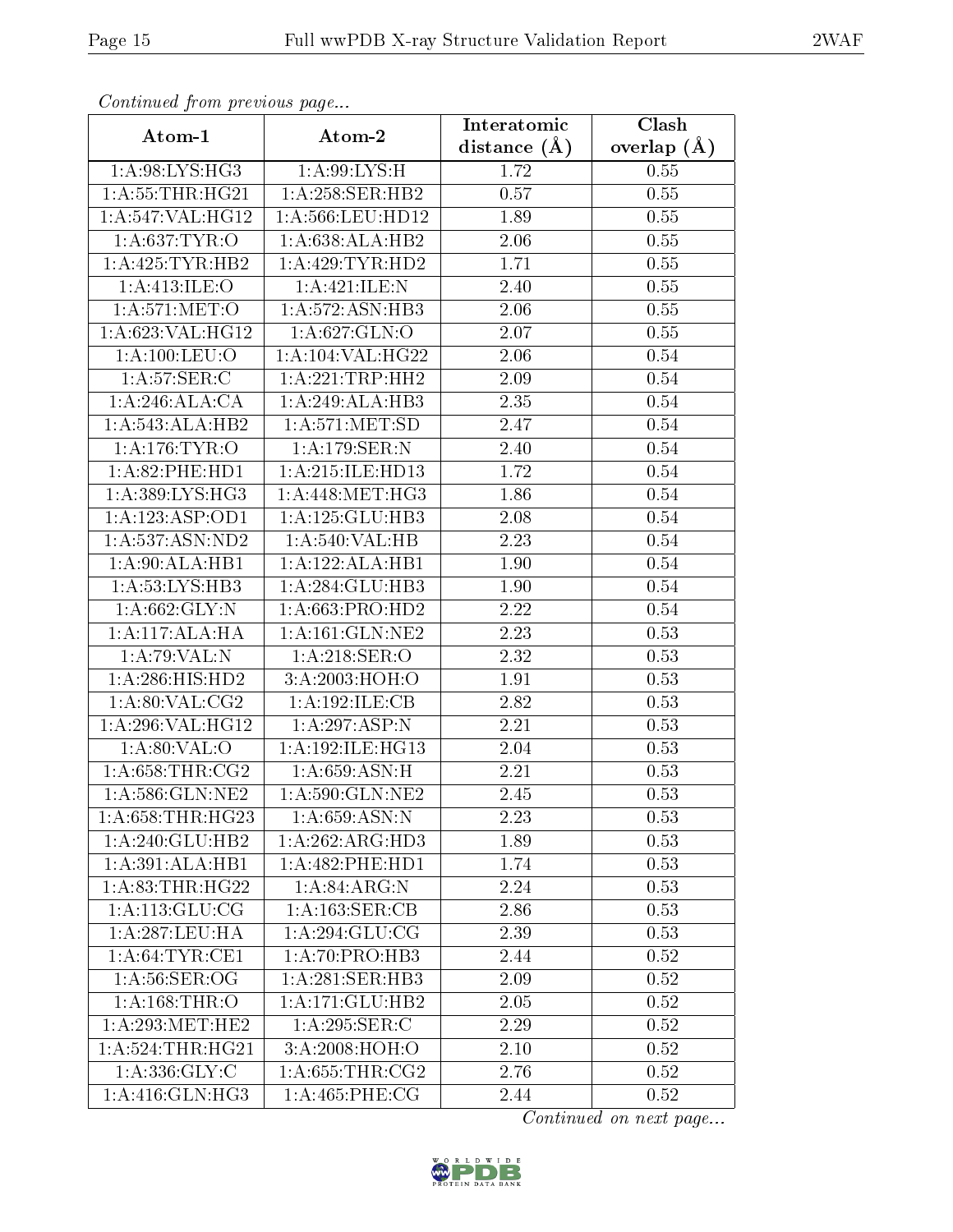| Continued from previous page |                     | Interatomic       | Clash             |
|------------------------------|---------------------|-------------------|-------------------|
| Atom-1                       | Atom-2              | distance $(A)$    | overlap $(A)$     |
| 1: A:89:THR:O                | 1: A:92: ASP:N      | 2.43              | 0.52              |
| 1:A:244:LEU:HD12             | 1:A:249:ALA:HB1     | $\overline{1.91}$ | $\overline{0.52}$ |
| 1: A:304: LYS: HG2           | 1:A:305:GLY:N       | 2.24              | 0.52              |
| 1:A:410:ASP:OD2              | 1: A:425: TYR: HE2  | 1.93              | 0.52              |
| 1:A:587:GLY:O                | 1: A:591: VAL:HG23  | 2.10              | 0.52              |
| 1:A:250:GLU:O                | 1: A: 252: TYR: N   | 2.42              | 0.52              |
| 1:A:243:GLY:O                | 1:A:261:ASP:O       | 2.28              | 0.52              |
| 1:A:412:SER:HA               | 1:A:422:ASN:ND2     | 2.25              | 0.52              |
| 1: A: 125: GLU:O             | 1: A:126: ILE:C     | 2.49              | 0.51              |
| 1:A:152:LEU:O                | 1:A:155:ASN:HB2     | 2.09              | 0.51              |
| 1:A:221:TRP:CD2              | 1:A:262:ARG:NH2     | 2.76              | 0.51              |
| 1: A:60: ARG: HG2            | 1:A:223:ARG:NH1     | 2.26              | 0.51              |
| 1: A:508: SER:O              | 1: A:511: ASN: HB2  | 2.11              | 0.51              |
| 1:A:128:LYS:O                | 1:A:131:VAL:CG1     | 2.59              | 0.51              |
| 1: A: 363: HIS: CE1          | 1: A: 365: LEU: CD2 | 2.94              | 0.51              |
| 1:A:495:LEU:HB3              | 1: A:496: PRO:HD2   | 1.93              | 0.51              |
| 1: A:267:TYR:OH              | 1:A:375:LEU:HD13    | 2.10              | 0.51              |
| 1: A:641: ASP:HB2            | 3:A:2011:HOH:O      | 2.10              | 0.51              |
| 1: A:81:SER:HA               | 1:A:190:GLY:O       | 2.11              | 0.50              |
| 1: A: 168: THR: HG22         | 1: A:171: GLU:CG    | 2.41              | 0.50              |
| 1:A:238:SER:OG               | 1:A:262:ARG:HA      | 2.11              | 0.50              |
| 1: A:113: GLU:CG             | 1: A: 163: SER: HB2 | 2.41              | 0.50              |
| 1: A: 191: THR: C            | 1:A:192:ILE:HD13    | 2.31              | 0.50              |
| 1: A:257:TYR:CD1             | 1: A:280:ARG:NH1    | 2.80              | 0.50              |
| 1:A:422:ASN:HB3              | 1: A:426:THR:CG2    | 2.41              | 0.50              |
| 1:A:82:PHE:CD2               | 1:A:181:LEU:HD22    | 2.46              | 0.50              |
| 1: A: 336: GLY:O             | 1: A:655:THR:CB     | 2.60              | 0.50              |
| 1:A:128:LYS:O                | 1:A:131:VAL:HG12    | 2.11              | 0.50              |
| 1: A:632:THR:O               | 1:A:662:GLY:HA3     | 2.12              | 0.50              |
| 1: A:547: VAL:CG1            | 1: A: 566: LEU: CD1 | 2.88              | 0.49              |
| 1: A:119: TYR: HD1           | 1: A:178:PHE:CD2    | 2.30              | 0.49              |
| 1: A:88:MET:HE3              | 1: A:293:MET:CB     | 2.42              | 0.49              |
| 1: A:293:MET:HE2             | 1: A:295: SER:CA    | 2.42              | 0.49              |
| 1: A:63:ILE: HA              | 1:A:308:ILE:CG2     | 2.41              | 0.49              |
| 1:A:391:ALA:HB3              | 1: A:482:PHE:HE1    | 1.77              | 0.49              |
| 1: A:83:THR:HG22             | 1: A:84: ARG:H      | 1.78              | 0.49              |
| $1:A:60:ARG:H\overline{G2}$  | 1:A:223:ARG:HH12    | 1.78              | 0.49              |
| $1: A:517:$ PHE:CE2          | $1:A:519:$ GLN:HG3  | 2.48              | 0.49              |
| 1: A:176: TYR: O             | $1:$ A:177:LEU:C    | 2.51              | 0.49              |
| 1: A:58: SER:O               | 1:A:221:TRP:CH2     | 2.66              | 0.49              |
| 1: A:623: VAL:O              | 1:A:623:VAL:CG1     | 2.58              | 0.49              |

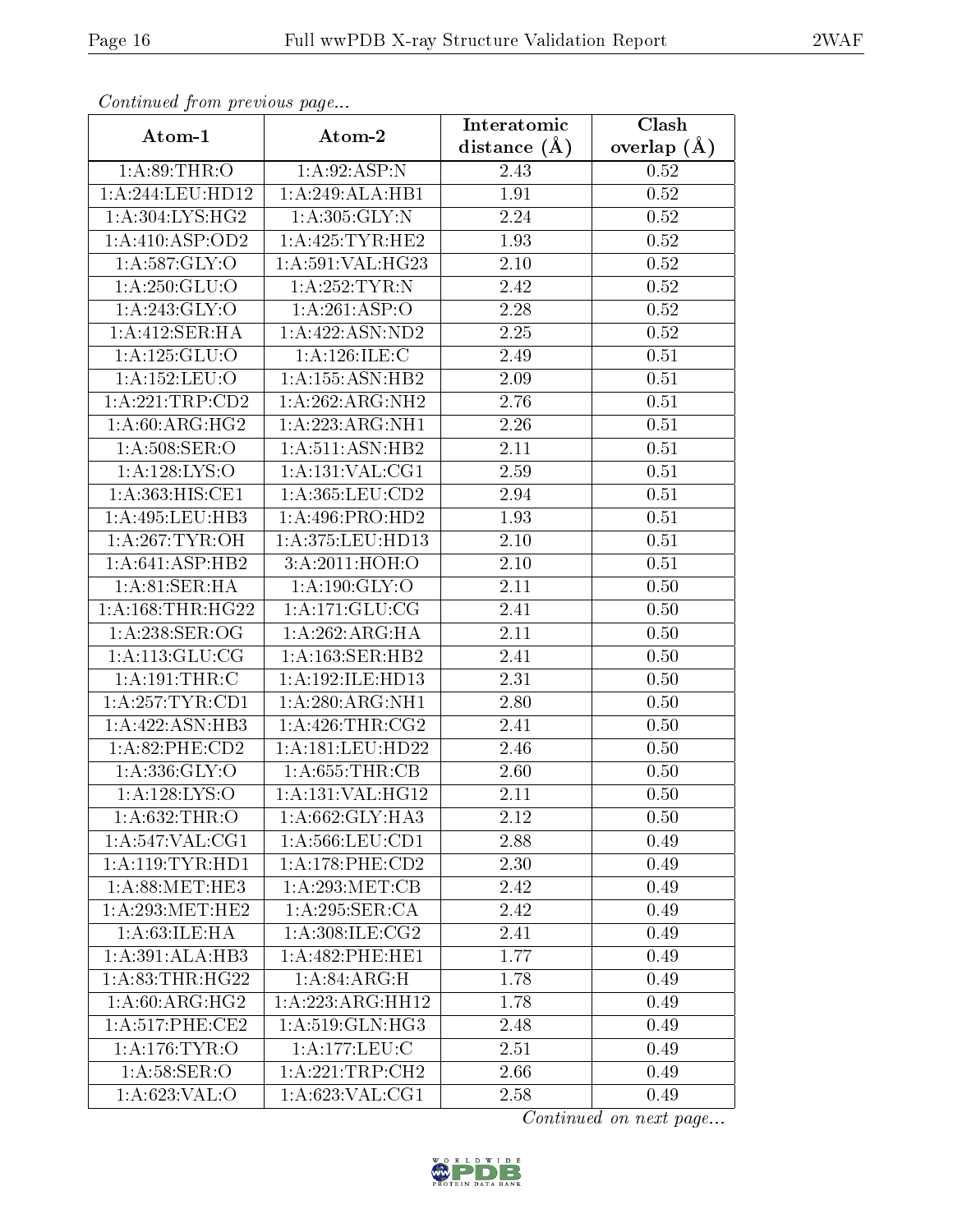| Continuea from previous page  |                                     | Interatomic       | Clash         |
|-------------------------------|-------------------------------------|-------------------|---------------|
| Atom-1                        | Atom-2                              | distance $(A)$    | overlap $(A)$ |
| 1:A:237:VAL:HG13              | 1:A:263:VAL:C                       | 2.32              | 0.49          |
| 1: A:360: GLY: HA3            | 1:A:373:ASP:O                       | 2.13              | 0.48          |
| 1: A: 362: LYS: HB3           | 1: A:371:THR:OG1                    | $2.13\,$          | 0.48          |
| 1: A:64:TYR:HE1               | 1:A:70:PRO:HB3                      | 1.77              | 0.48          |
| 1: A:655:THR:CG2              | 1: A:656: ASN:N                     | 2.76              | 0.48          |
| 1: A:82:PHE:CD2               | 1: A: 181: LEU: CD2                 | 2.95              | 0.48          |
| 1: A: 453: LEU: HG            | 1:A:458:GLN:O                       | 2.13              | 0.48          |
| 1:A:52:THR:C                  | 1: A:284: GLU:CB                    | 2.70              | 0.48          |
| 1:A:424:TRP:CZ2               | 1:A:598:LEU:HD22                    | 2.48              | 0.48          |
| 1:A:132:GLU:HA                | 1: A: 132: GLU: OE2                 | 2.13              | 0.48          |
| 1: A:283:LYS:CG               | 1: A:298:THR:HA                     | 2.34              | 0.48          |
| 1: A: 336: GLY: O             | 1: A: 655: THR: HG22                | 2.13              | 0.48          |
| 1:A:633:ASN:OD1               | 1: A:633:ASN:N                      | 2.46              | 0.48          |
| 1: A:392:THR:CB               | 1: A:448:MET:CE                     | 2.81              | 0.48          |
| 1:A:127:TYR:C                 | 1:A:127:TYR:CD1                     | 2.87              | 0.48          |
| 1: A: 160: VAL:HG13           | 1:A:161:GLN:N                       | 2.28              | 0.48          |
| 1:A:63:ILE:HG12               | 1:A:308:ILE:HG21                    | 1.95              | 0.48          |
| 1: A:677: HIS:O               | 1: A:677: HIS: CG                   | 2.64              | 0.48          |
| 1: A:409:THR:HA               | $1:A:433:\overline{\text{PRO:H A}}$ | 1.95              | 0.48          |
| 1:A:127:TYR:HDI               | 1: A:127: TYR: C                    | 2.17              | 0.47          |
| 1: A:239: SER:OG              | 1:A:242:ALA:CB                      | 2.61              | 0.47          |
| 1:A:87:LYS:HE3                | 1: A:290: TYR:O                     | 2.14              | 0.47          |
| 1: A:89:THR:N                 | 1:A:92:ASP:HB2                      | 2.19              | 0.47          |
| 1:A:491:THR:H                 | 1: A:498: GLU:CD                    | $\overline{2}.16$ | 0.47          |
| 1: A:58: SER: OG              | 1:A:279:LYS:O                       | 2.29              | 0.47          |
| $1:A:308:I\overline{LE:HDI1}$ | 1:A:547:VAL:HG21                    | 1.96              | 0.47          |
| 1: A:416: GLN: HG3            | 1: A:465:PHE:CD1                    | 2.50              | 0.47          |
| 1:A:79:VAL:O                  | 1:A:217:ILE:HD13                    | 2.15              | 0.47          |
| 1: A: 283: LYS: CD            | 1:A:297:ASP:O                       | 2.61              | 0.47          |
| 1: A:89:THR:O                 | 1:A:90:ALA:C                        | 2.53              | 0.47          |
| 1:A:423:SER:H                 | 1: A:426:THR:HB                     | 1.79              | 0.47          |
| 1:A:191:THR:C                 | 1:A:192:ILE:CD1                     | 2.84              | 0.46          |
| 1:A:238:SER:O                 | 1:A:262:ARG:HD2                     | 2.15              | 0.46          |
| 1:A:408:LEU:O                 | 1:A:433:PRO:HA                      | 2.15              | 0.46          |
| 1: A:58: SER:CB               | 1: A:279: LYS:O                     | 2.63              | 0.46          |
| 1: A:58: SER:O                | 1: A:59:ALA:C                       | 2.53              | 0.46          |
| 1:A:53:LYS:HB3                | 1: A:284: GLU:CG                    | 2.45              | 0.46          |
| 1:A:240:GLU:HA                | 1:A:262:ARG:HD3                     | 1.95              | 0.46          |
| 1:A:135:PRO:O                 | 1: A: 136: SER: C                   | 2.53              | 0.46          |
| 1: A:267:TYR:CZ               | 1: A:375:LEU:HD13                   | 2.50              | 0.46          |
| 1: A:483: GLY:O               | 1: A:489:THR:HG21                   | 2.16              | 0.46          |

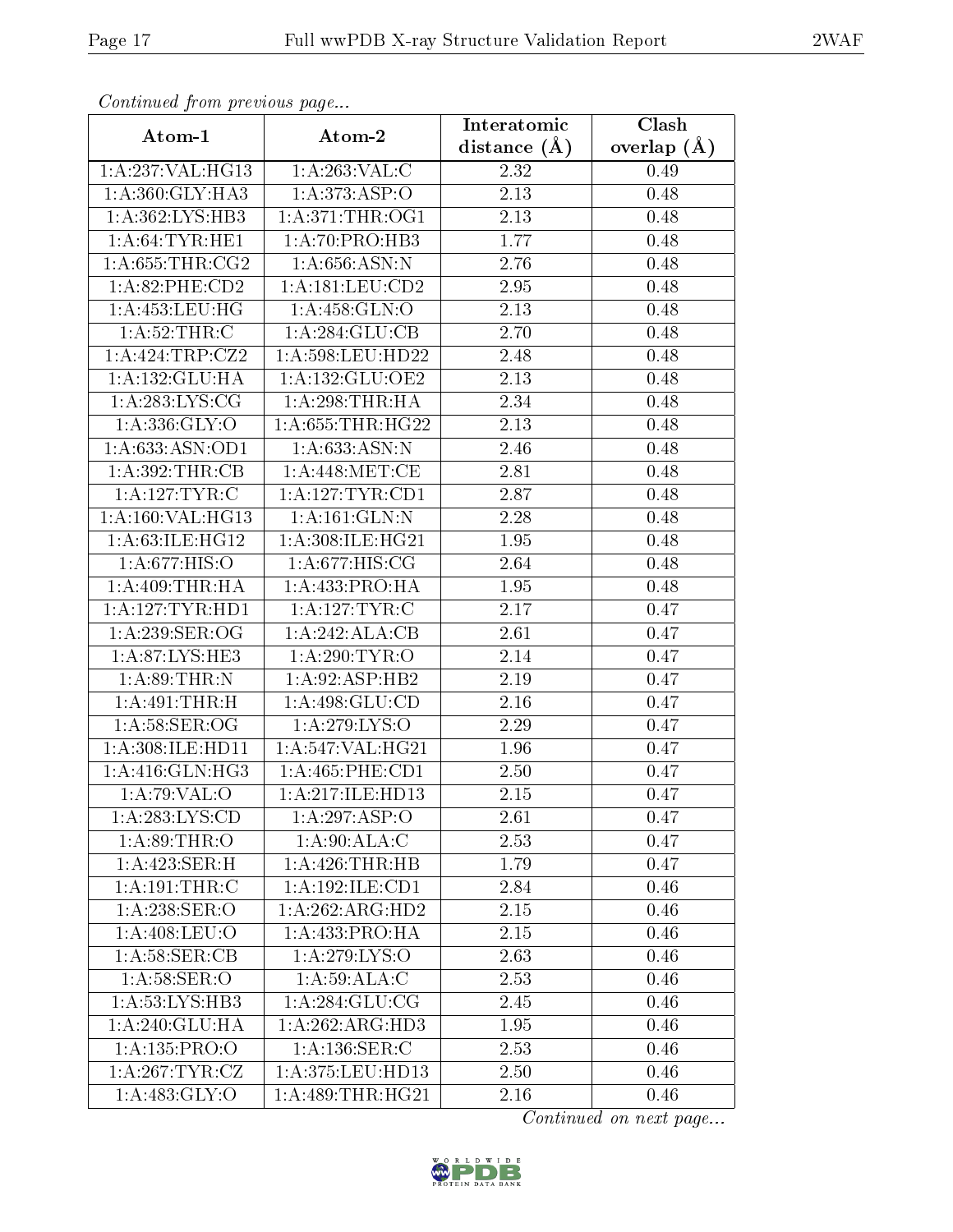| Continuea from previous page | Clash<br>Interatomic |                |                 |  |  |  |
|------------------------------|----------------------|----------------|-----------------|--|--|--|
| Atom-1                       | Atom-2               | distance $(A)$ | overlap $(\AA)$ |  |  |  |
| 1: A:654: ASN: C             | 1: A:654: ASN:OD1    | 2.53           | 0.46            |  |  |  |
| 1: A:293:MET:HE3             | 1:A:295:SER:H        | 1.80           | 0.46            |  |  |  |
| 1: A:268:LEU:HD23            | 1: A:268:LEU:HA      | 1.77           | 0.46            |  |  |  |
| 1:A:288:ASP:C                | 1:A:290:TYR:H        | 2.18           | 0.46            |  |  |  |
| 1: A:486: GLY:HA2            | 1: A:489:THR:HG22    | 1.98           | 0.46            |  |  |  |
| 1:A:641:ASP:CB               | 3:A:2011:HOH:O       | 2.64           | 0.46            |  |  |  |
| 1: A:212: MET:O              | 1: A:213: PRO:C      | 2.54           | 0.46            |  |  |  |
| 1:A:324:LEU:HA               | 1:A:324:LEU:HD12     | 1.67           | 0.46            |  |  |  |
| 1: A:88:MET:CE               | 1:A:293:MET:CB       | 2.94           | 0.45            |  |  |  |
| 1:A:364:ASP:OD1              | 1:A:366:LYS:N        | 2.46           | 0.45            |  |  |  |
| 1:A:638:ALA:HB1              | 1: A:639:PRO:HA      | 1.99           | 0.45            |  |  |  |
| 1:A:438:GLN:HB3              | 1: A:442:TYR:CE2     | 2.52           | 0.45            |  |  |  |
| 1: A:633:ASN:HA              | 1: A:649: VAL:O      | 2.17           | $0.45\,$        |  |  |  |
| 1: A:638:ALA:HA              | 1: A:639: PRO:C      | 2.36           | 0.45            |  |  |  |
| 1: A:215: ILE: CG2           | 1: A:216: SER: N     | 2.79           | 0.45            |  |  |  |
| 1:A:674:GLN:HB3              | 1: A:674: GLN: HE21  | 1.54           | 0.45            |  |  |  |
| 1:A:120:TYR:CE2              | 1:A:130:ILE:HD11     | 2.52           | 0.45            |  |  |  |
| 1:A:244:LEU:CD1              | 1:A:249:ALA:CA       | 2.91           | 0.45            |  |  |  |
| 1:A:387:VAL:HG23             | 1: A: 388: VAL: HG13 | 1.97           | 0.45            |  |  |  |
| 1: A:588:PHE:HB3             | 1: A:613: SER:HB3    | 1.99           | 0.45            |  |  |  |
| 1:A:106:ILE:O                | 1:A:173:LYS:NZ       | 2.50           | 0.45            |  |  |  |
| 1:A:205:ILE:HG21             | 1:A:217:ILE:HG12     | 1.98           | 0.45            |  |  |  |
| 1: A:293:MET:HG3             | 1:A:294:GLU:N        | 2.32           | 0.45            |  |  |  |
| 1:A:117:ALA:HA               | 1: A:161: GLN: HE21  | 1.82           | 0.45            |  |  |  |
| 1:A:198:ASN:OD1              | 1:A:198:ASN:C        | 2.54           | 0.45            |  |  |  |
| 1: A:288:ASP:CG              | 1: A:292: ASN:OD1    | 2.55           | 0.45            |  |  |  |
| 1:A:82:PHE:CD1               | 1:A:215:ILE:HD13     | 2.49           | 0.44            |  |  |  |
| $1: A:210: LYS: CG$          | 1:A:295:SER:OG       | 2.58           | 0.44            |  |  |  |
| 1: A:80: VAL:CB              | 1:A:217:ILE:HD13     | 2.45           | 0.44            |  |  |  |
| 1:A:113:GLU:OE2              | 1: A:163: SER:CA     | 2.59           | 0.44            |  |  |  |
| 1:A:272:TYR:CE1              | 1: A:547: VAL:HG21   | 2.52           | 0.44            |  |  |  |
| 1: A: 134: LEU: HA           | 1:A:135:PRO:HD3      | 1.85           | 0.44            |  |  |  |
| 1:A:246:ALA:C                | 1:A:249:ALA:CB       | 2.86           | 0.44            |  |  |  |
| 1:A:154:ASN:HA               | 1: A: 157: VAL: HG12 | 2.00           | 0.44            |  |  |  |
| 1: A: 336: GLY: O            | 1: A:655:THR:CG2     | 2.66           | 0.44            |  |  |  |
| 1: A:673:TYR:O               | 1: A:676:TYR:HB3     | 2.17           | 0.44            |  |  |  |
| 1:A:194:THR:O                | 1:A:195:ASP:OD1      | 2.35           | 0.44            |  |  |  |
| $1:$ A:149:GLU:O             | 1: A: 153: TYR: HB2  | 2.18           | 0.44            |  |  |  |
| 1: A:391: ALA:CB             | 1:A:482:PHE:CE1      | 3.01           | 0.44            |  |  |  |
| 1:A:52:THR:O                 | 1:A:284:GLU:CA       | 2.63           | 0.44            |  |  |  |
| 1:A:631:ASN:OD1              | 1:A:653:HIS:N        | 2.50           | 0.44            |  |  |  |

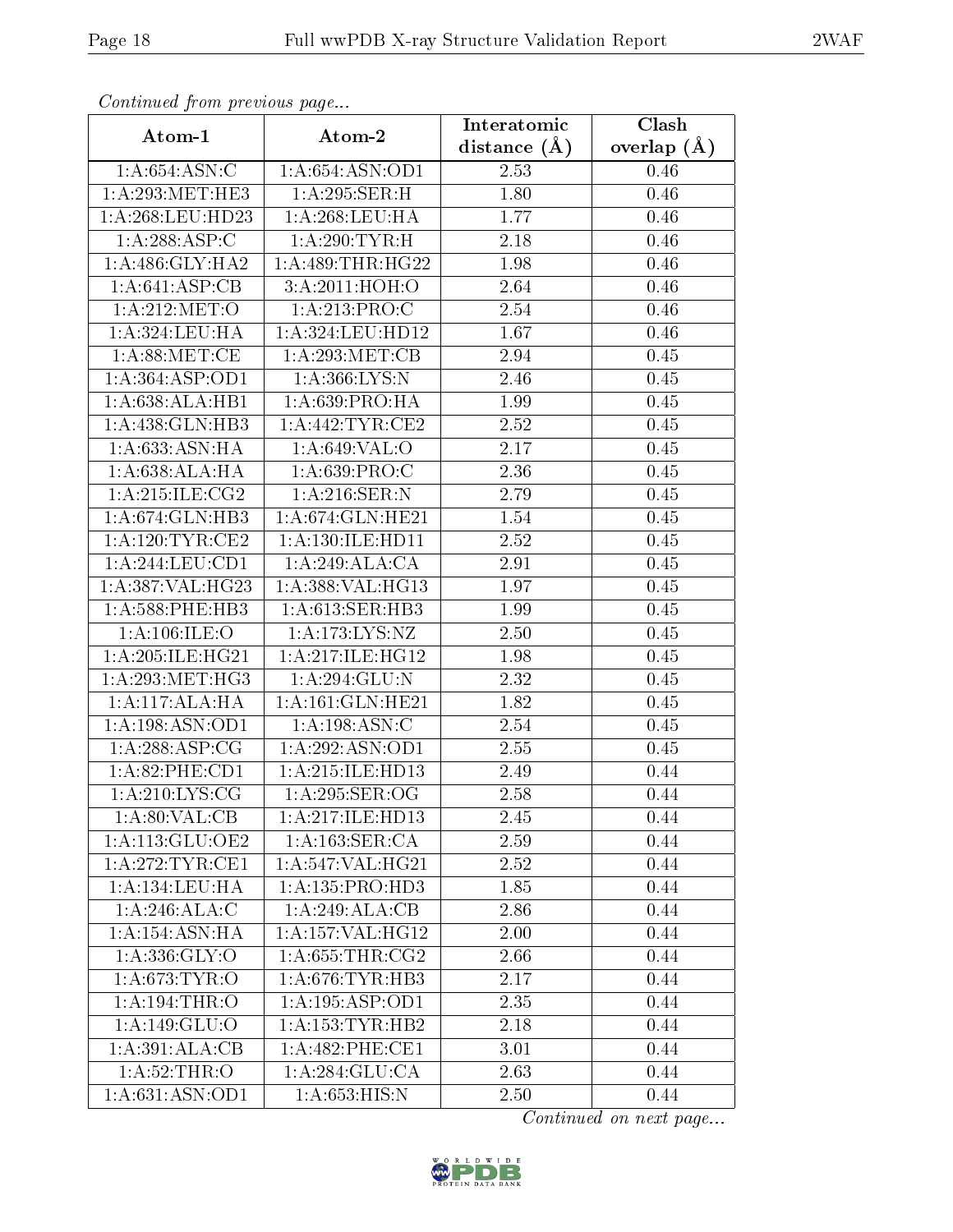| Commaca jibin previous page |                     | Interatomic    | Clash         |  |
|-----------------------------|---------------------|----------------|---------------|--|
| Atom-1                      | Atom-2              | distance $(A)$ | overlap $(A)$ |  |
| 1:A:54:ILE:HD12             | 1: A:285: ILE: HD11 | 2.00           | 0.44          |  |
| 1:A:82:PHE:CE2              | 1:A:181:LEU:HD22    | 2.53           | 0.43          |  |
| 1: A:652:PRO:O              | 1: A:653: HIS:C     | 2.55           | 0.43          |  |
| 1: A: 167: TYR: CD1         | 1:A:171:GLU:HG3     | 2.53           | 0.43          |  |
| 1: A:422: ASN:CB            | 1: A:426:THR:HG21   | 2.47           | 0.43          |  |
| 1: A:244:LEU:HD13           | 1:A:245:PRO:HD2     | 1.99           | 0.43          |  |
| 1: A:425: TYR: HH           | 1:A:444:SER:HB2     | 1.78           | 0.43          |  |
| 1: A:651:PHE: C             | 1: A:651:PHE:CD1    | 2.90           | 0.43          |  |
| 1:A:334:ASN:OD1             | 1: A: 334: ASN: C   | 2.57           | 0.43          |  |
| 1: A:89:THR:O               | 1: A:92: ASP:HB2    | 2.18           | 0.43          |  |
| 1:A:113:GLU:CD              | 1: A: 163: SER: CB  | 2.57           | 0.43          |  |
| 1:A:114:ARG:HG2             | 1:A:114:ARG:H       | 1.58           | 0.43          |  |
| 1:A:227:GLU:C               | 1:A:228:THR:CG2     | 2.86           | 0.43          |  |
| 1: A:293:MET:CE             | 1:A:295:SER:H       | 2.30           | 0.43          |  |
| 1:A:422:ASN:CB              | 1: A:426:THR:CG2    | 2.97           | 0.43          |  |
| 1: A: 383: VAL:HG12         | 1:A:522:ASN:HD21    | 1.84           | 0.43          |  |
| 1: A:94: LYS: HE2           | 1: A: 119: TYR: CZ  | 2.54           | 0.43          |  |
| 1:A:283:LYS:CD              | 1: A:296: VAL:CG1   | 2.96           | 0.43          |  |
| 1:A:77:LYS:HE3              | 1: A:221:TRP:N      | 2.34           | 0.43          |  |
| 1: A: 134: LEU: HD21        | 1:A:160:VAL:HG11    | 2.01           | 0.42          |  |
| 1:A:342:GLY:HA3             | 1: A:361: ILE:O     | 2.19           | 0.42          |  |
| 1: A:245: PRO:O             | 1:A:246:ALA:C       | 2.57           | 0.42          |  |
| 1: A:622:TYR:O              | 1:A:623:VAL:HB      | 2.19           | 0.42          |  |
| 1: A:666:ALA:HA             | 1: A:669: ILE: HD12 | 2.01           | 0.42          |  |
| 1: A: 105: SER: C           | 1: A: 106: ILE: CG1 | 2.83           | 0.42          |  |
| 1:A:82:PHE:N                | 1: A:190: GLY:O     | 2.45           | 0.42          |  |
| 1: A:58: SER: N             | 1:A:221:TRP:HH2     | 2.17           | 0.42          |  |
| 1:A:322:ALA:O               | 1: A: 323: LEU: C   | 2.57           | 0.42          |  |
| 1:A:491:THR:N               | 1:A:498:GLU:OE1     | 2.51           | 0.42          |  |
| 1: A:422: ASN: CG           | 1: A:426:THR:HG21   | 2.40           | 0.42          |  |
| 1:A:642:ASN:O               | 1:A:642:ASN:ND2     | 2.52           | 0.42          |  |
| 1: A:121: LEU: HD21         | 1: A: 130: ILE: CD1 | 2.45           | 0.42          |  |
| 1: A:310:LEU:HD23           | 1: A:310:LEU:HA     | 1.69           | 0.42          |  |
| 1: A:651:PHE:HD1            | 1: A:651:PHE:C      | 2.23           | 0.42          |  |
| 1: A:230:LEU:O              | 1: A:231: SER: C    | 2.57           | 0.42          |  |
| 1:A:212:MET:N               | 1:A:213:PRO:CD      | 2.81           | 0.42          |  |
| 1: A:287:LEU:HA             | 1: A:294: GLU:HG3   | 2.01           | 0.42          |  |
| 1:A:177:LEU:O               | 1: A:178: PHE: C    | 2.56           | 0.42          |  |
| 1:A:424:TRP:CE2             | 1: A:425: TYR: HD1  | 2.38           | 0.42          |  |
| 1:A:449:VAL:HG13            | 1:A:513:ILE:HG23    | 2.01           | 0.42          |  |
| 1: A:327: TYR:CD2           | 1:A:665:ILE:HG12    | 2.54           | 0.42          |  |

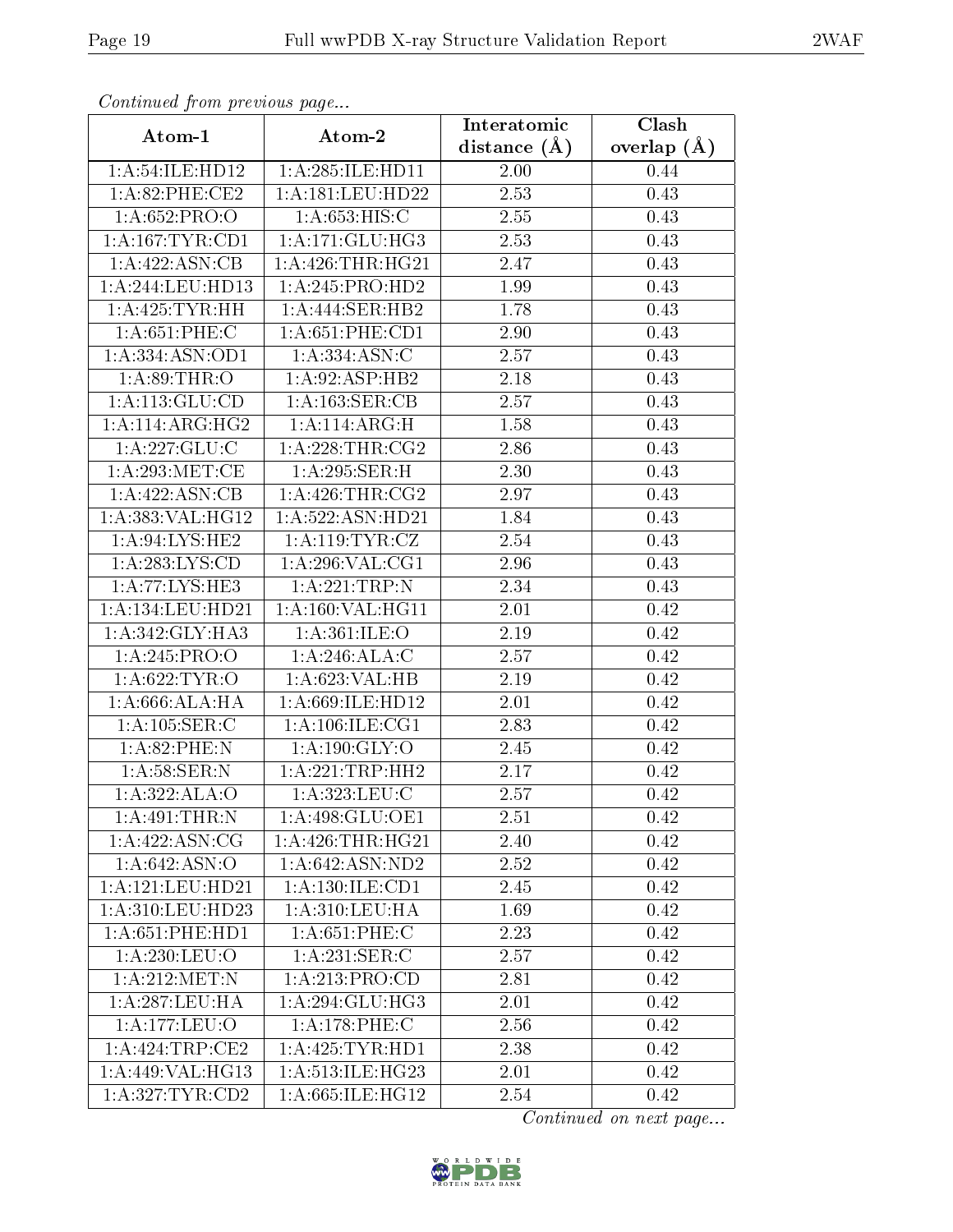| Commuca from previous page |                              | Interatomic       | Clash         |  |
|----------------------------|------------------------------|-------------------|---------------|--|
| Atom-1                     | Atom-2                       | distance $(A)$    | overlap $(A)$ |  |
| 1: A: 167: TYR: HD1        | 1: A:171: GLU:CG             | 2.32              | 0.42          |  |
| 1: A:658:THR:CG2           | 1: A:659: ASN:N              | 2.81              | 0.42          |  |
| 1:A:227:GLU:O              | 1: A:228:THR:HG22            | $2.20\,$          | 0.41          |  |
| 1:A:285:ILE:HG21           | 1:A:293:MET:SD               | 2.60              | 0.41          |  |
| 1: A:630:THR:HG23          | 1:A:657:LEU:HD13             | 2.02              | 0.41          |  |
| 1:A:209:SER:C              | 1:A:211:GLU:H                | 2.23              | 0.41          |  |
| 1:A:195:ASP:O              | 1: A: 196: PRO: O            | 2.38              | 0.41          |  |
| 1:A:233:ILE:O              | $1:A:267:TYR:\overline{HB3}$ | 2.21              | 0.41          |  |
| 1:A:434:ILE:HD11           | 1:A:439:ALA:HA               | 2.02              | 0.41          |  |
| 1: A:473: SER:O            | 1: A:476: GLU:CG             | 2.66              | 0.41          |  |
| 1: A:56: SER:O             | 1: A:57: SER: C              | 2.57              | 0.41          |  |
| 1: A:618:THR:HA            | 1: A:631: ASN:O              | 2.20              | 0.41          |  |
| 1:A:655:THR:HG23           | 1: A:656:ASN:N               | 2.34              | 0.41          |  |
| 1: A: 131: VAL: O          | 1:A:133:ALA:N                | 2.54              | 0.41          |  |
| 1: A:406: GLN: HG3         | $1:A:407$ : THR: N           | 2.36              | 0.41          |  |
| 1:A:123:ASP:OD1            | 1:A:124:PRO:HD2              | 2.20              | 0.41          |  |
| 1:A:215:ILE:HG22           | 1: A:216: SER: N             | 2.36              | 0.41          |  |
| 1: A:445: ASN:O            | 1:A:446:THR:C                | 2.59              | 0.41          |  |
| 1: A: 105: SER: O          | 1:A:106:ILE:HD13             | 2.20              | 0.41          |  |
| 1:A:281:SER:C              | 1: A:282: VAL: CG2           | 2.89              | 0.41          |  |
| 1:A:502:PHE:O              | 1: A:504:PRO:CD              | 2.54              | 0.41          |  |
| 1: A:631: ASN:OD1          | 1:A:652:PRO:CA               | 2.57              | 0.41          |  |
| 1:A:391:ALA:HB3            | 1:A:482:PHE:CE1              | 2.55              | 0.41          |  |
| 1: A: 123: ASP: CG         | 1: A:126: ILE: HG12          | 2.41              | 0.41          |  |
| 1:A:134:LEU:CD2            | 1: A:160: VAL:CB             | 2.92              | 0.41          |  |
| 1: A:562:LEU:CD2           | 1:A:565:GLN:HG3              | 2.47              | 0.41          |  |
| 1: A:656: ASN:C            | 1: A:658:THR:H               | 2.24              | 0.41          |  |
| 1: A: 157: VAL: CG1        | 1:A:158:ASP:H                | $\overline{2.33}$ | 0.40          |  |
| 1:A:79:VAL:O               | 1:A:217:ILE:CD1              | 2.68              | 0.40          |  |
| 1: A:298:THR:HG21          | 1:A:301:GLU:HG3              | 2.02              | 0.40          |  |
| 1: A:493: ILE: HA          | 1:A:544:PRO:O                | 2.20              | 0.40          |  |
| 1:A:310:LEU:HD22           | 1:A:546:ILE:HG22             | 2.03              | 0.40          |  |
| 1: A: 197: LEU: HB3        | 1:A:202:VAL:HG22             | 2.04              | 0.40          |  |
| 1:A:641:ASP:C              | 1:A:641:ASP:OD1              | 2.60              | 0.40          |  |
| 1: A:54: ILE: CD1          | 1: A:285: ILE:HD11           | 2.51              | 0.40          |  |
| 1:A:197:LEU:HA             | 1:A:197:LEU:HD23             | 1.82              | 0.40          |  |
| 1:A:390:ALA:O              | 1:A:391:ALA:C                | 2.60              | 0.40          |  |

There are no symmetry-related clashes.

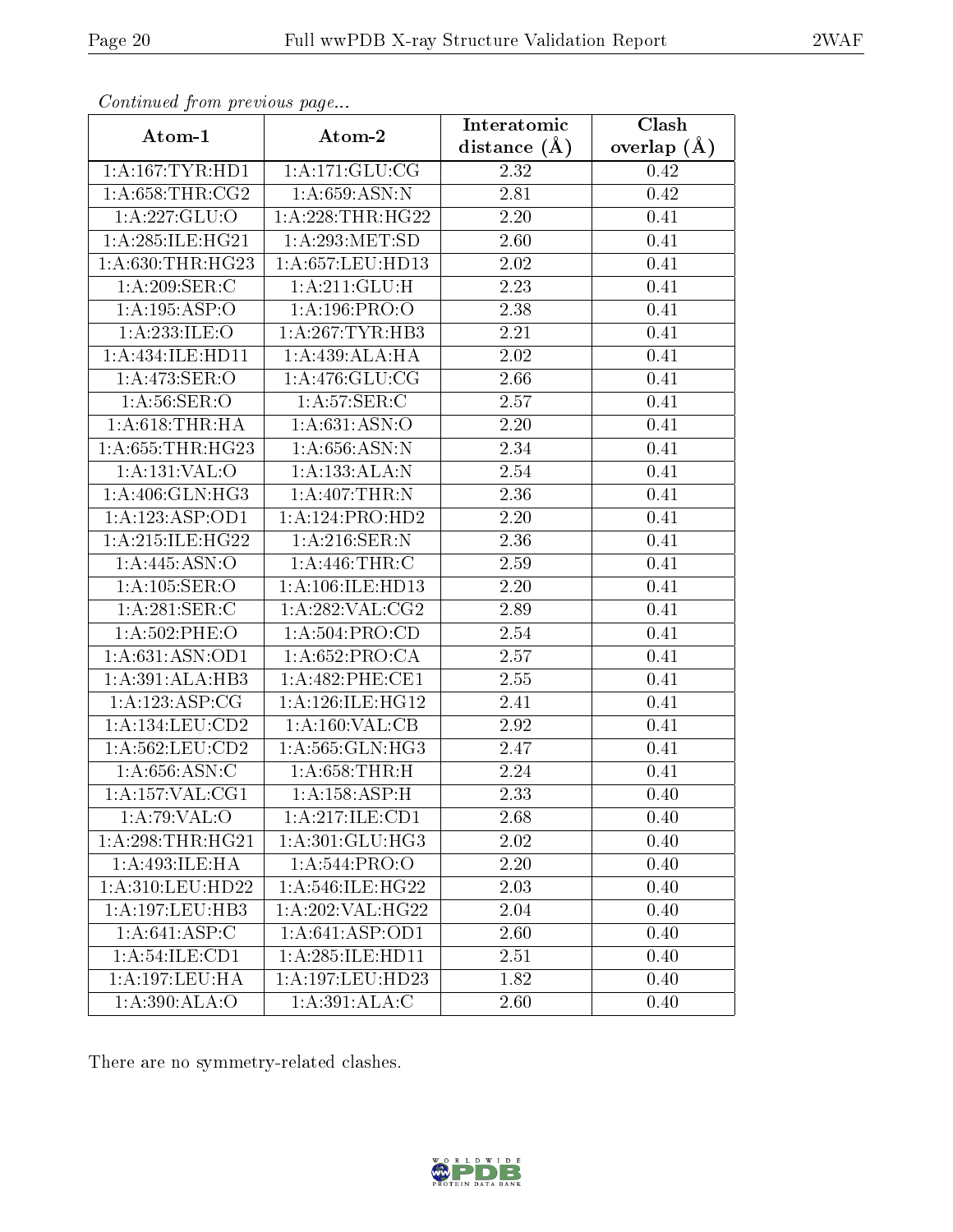## 5.3 Torsion angles (i)

### 5.3.1 Protein backbone (i)

In the following table, the Percentiles column shows the percent Ramachandran outliers of the chain as a percentile score with respect to all X-ray entries followed by that with respect to entries of similar resolution.

The Analysed column shows the number of residues for which the backbone conformation was analysed, and the total number of residues.

| Mol   Chain | Analysed |  | Favoured   Allowed   Outliers   Percentiles |
|-------------|----------|--|---------------------------------------------|
|             |          |  |                                             |

All (32) Ramachandran outliers are listed below:

| Mol            | Chain                               | Res              | Type                      |
|----------------|-------------------------------------|------------------|---------------------------|
| $\overline{1}$ | $\overline{A}$                      | $\overline{85}$  | <b>SER</b>                |
| $\mathbf{1}$   | $\overline{A}$                      | 126              | <b>ILE</b>                |
| $\overline{1}$ | $\overline{A}$                      | 172              | $\overline{\text{LYS}}$   |
| $\overline{1}$ | $\overline{A}$                      | 196              | PRO                       |
| $\overline{1}$ |                                     | 247              | $\overline{\text{GLU}}$   |
| $\overline{1}$ | $\frac{\overline{A}}{\overline{A}}$ | $\overline{251}$ | $\overline{\rm ALA}$      |
| $\overline{1}$ |                                     | 295              | <b>SER</b>                |
| $\overline{1}$ | $\frac{\overline{A}}{\overline{A}}$ | $\overline{621}$ | SER                       |
| $\mathbf 1$    |                                     | $\overline{622}$ | <b>TYR</b>                |
| $\mathbf 1$    | $\overline{A}$                      | 623              | <b>VAL</b>                |
| $\overline{1}$ | $\overline{A}$                      | 627              | $\overline{\text{GLN}}$   |
| $\overline{1}$ | $\frac{\overline{A}}{\overline{A}}$ | 681              | $\overline{HIS}$          |
| $\overline{1}$ |                                     | $\overline{86}$  | $\overline{\text{ASN}}$   |
| $\mathbf{1}$   |                                     | 109              | PRO                       |
| $\overline{1}$ | $\frac{\overline{A}}{\overline{A}}$ | $\overline{114}$ | $\overline{\rm{ARG}}$     |
| $\overline{1}$ |                                     | $\overline{213}$ | $\overline{\text{PRO}}$   |
| $\mathbf{1}$   | $\overline{A}$                      | $125\,$          | $\overline{\text{GLU}}$   |
| $\overline{1}$ | $\overline{A}$                      | $\overline{171}$ | $\overline{\text{GLU}}$   |
| $\overline{1}$ |                                     | 176              | <b>TYR</b>                |
| $\overline{1}$ | $\frac{\overline{A}}{\overline{A}}$ | $\overline{624}$ | $\overline{ALA}$          |
| $\mathbf{1}$   | $\overline{A}$                      | 90               | <b>ALA</b>                |
| $\mathbf{1}$   | $\frac{\overline{A}}{\overline{A}}$ | $\overline{132}$ | $\overline{{\rm GLU}}$    |
| $\overline{1}$ |                                     | 192              | ILE                       |
| $\mathbf{1}$   | $\overline{A}$                      | 193              | $\overline{\rm ALA}$      |
| $\overline{1}$ | $\overline{A}$                      | 261              | $\overline{\text{ASP}}$   |
| $\overline{1}$ | $\frac{\overline{A}}{\overline{A}}$ | 430              | $\overline{\text{GLY}}$   |
| $\overline{1}$ |                                     | 177              | $\overline{\text{LEU}}$   |
| $\overline{1}$ | $\overline{\rm A}$                  | 198              | $\overline{\mathrm{ASN}}$ |

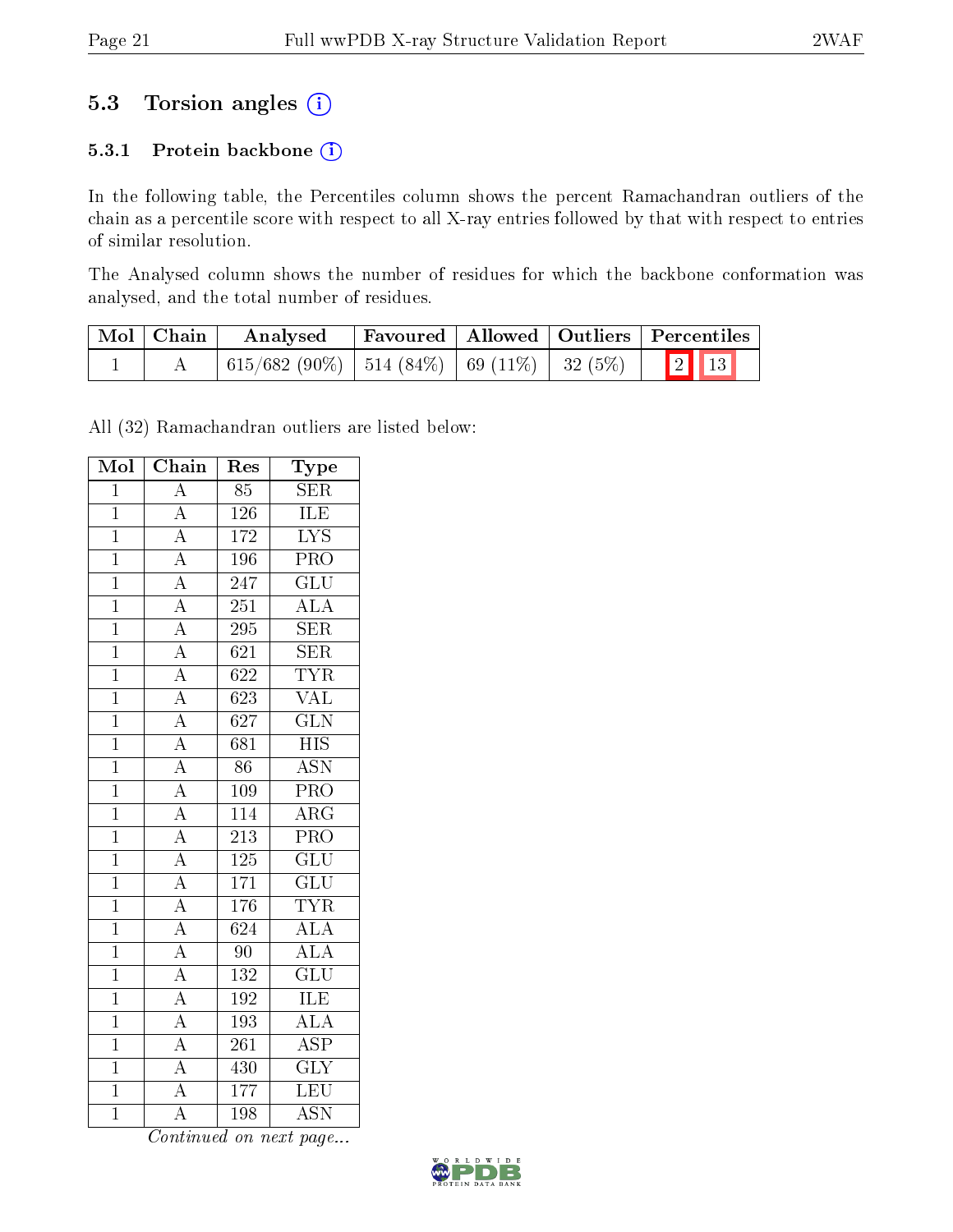Continued from previous page...

| Mol | Chain | Res | <b>Type</b> |
|-----|-------|-----|-------------|
|     |       | 274 | GLU         |
|     |       | 538 | ASN         |
|     |       | 106 | H.E         |
|     |       | 434 | IL E        |

#### 5.3.2 Protein sidechains (i)

In the following table, the Percentiles column shows the percent sidechain outliers of the chain as a percentile score with respect to all X-ray entries followed by that with respect to entries of similar resolution.

The Analysed column shows the number of residues for which the sidechain conformation was analysed, and the total number of residues.

| Mol   Chain | Analysed          |                      | Rotameric   Outliers   Percentiles |
|-------------|-------------------|----------------------|------------------------------------|
|             | $ 518/577(90\%) $ | 464 (90%)   54 (10%) | $\boxed{7}$ 25                     |

All (54) residues with a non-rotameric sidechain are listed below:

| Mol            | Chain                               | Res              | Type                    |
|----------------|-------------------------------------|------------------|-------------------------|
| $\mathbf{1}$   | $\rm A$                             | 52               | THR                     |
| $\overline{1}$ | $\overline{A}$                      | 58               | <b>SER</b>              |
| $\overline{1}$ | $\frac{\overline{A}}{\overline{A}}$ | $\overline{65}$  | <b>ASP</b>              |
| $\mathbf{1}$   |                                     | 73               | GLU                     |
| $\overline{1}$ |                                     | 76               | $\overline{\text{LEU}}$ |
| $\overline{1}$ | $\frac{\overline{A}}{\overline{A}}$ | 77               | <b>LYS</b>              |
| $\overline{1}$ | $\overline{A}$                      | 79               | $\overline{\text{VAL}}$ |
| $\mathbf{1}$   | $\frac{\overline{A}}{\overline{A}}$ | 88               | MET                     |
| $\overline{1}$ |                                     | 93               | <b>LEU</b>              |
| $\overline{1}$ | $\overline{A}$                      | 107              | SER                     |
| $\overline{1}$ | $\frac{\overline{A}}{\overline{A}}$ | 108              | <b>SER</b>              |
| $\overline{1}$ |                                     | 114              | $\overline{\rm{ARG}}$   |
| $\mathbf{1}$   | $\overline{A}$                      | 127              | <b>TYR</b>              |
| $\mathbf{1}$   | $\overline{A}$                      | 132              | $\mathrm{GLU}$          |
| $\overline{1}$ | $\overline{A}$                      | 151              | $\overline{\text{GLU}}$ |
| $\mathbf{1}$   | $\overline{A}$                      | 153              | <b>TYR</b>              |
| $\mathbf{1}$   | $\overline{A}$                      | 158              | $\overline{\rm ASP}$    |
| $\overline{1}$ |                                     | 162              | <b>THR</b>              |
| $\overline{1}$ | $\frac{\overline{A}}{\overline{A}}$ | $\overline{171}$ | $\overline{{\rm GLU}}$  |
| $\overline{1}$ |                                     | 208              | ILE                     |
| $\mathbf{1}$   | $\overline{A}$                      | 209              | $\bar{\text{SER}}$      |
| $\overline{1}$ | $\overline{\rm A}$                  | 223              | ${\rm ARG}$             |

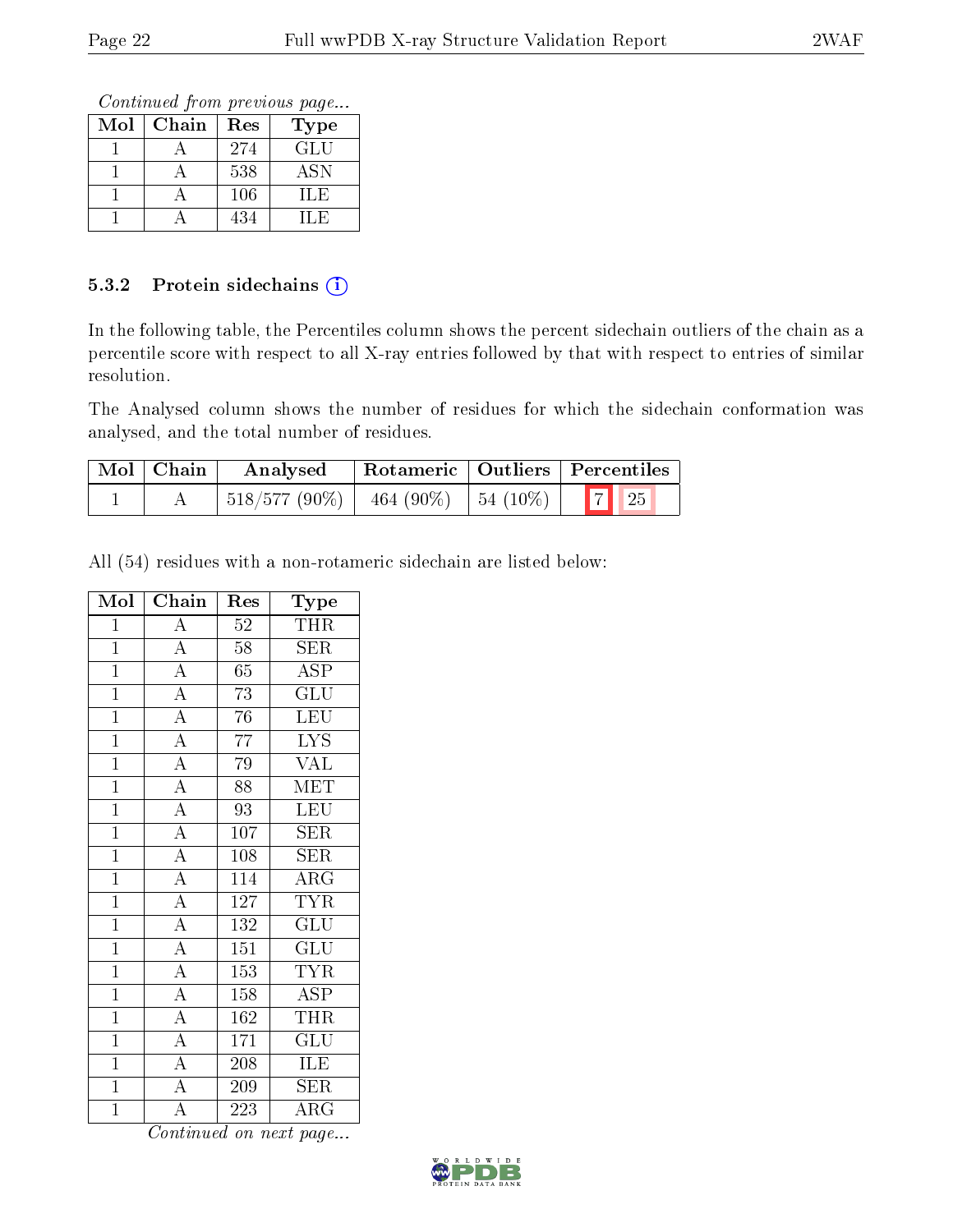| Mol            | Chain              | Res              | Type                      |
|----------------|--------------------|------------------|---------------------------|
| $\overline{1}$ | $\overline{\rm A}$ | 232              | $\overline{\text{SER}}$   |
| $\mathbf{1}$   | $\overline{\rm A}$ | 244              | LEU                       |
| $\overline{1}$ | $\overline{A}$     | $\overline{258}$ | <b>SER</b>                |
| $\overline{1}$ | $\overline{A}$     | 265              | <b>THR</b>                |
| $\overline{1}$ | $\overline{A}$     | $\overline{287}$ | $\overline{\text{LEU}}$   |
| $\mathbf{1}$   | $\overline{A}$     | 297              | <b>ASP</b>                |
| $\mathbf{1}$   | $\overline{A}$     | $\overline{314}$ | LEU                       |
| $\mathbf{1}$   | $\overline{A}$     | 324              | LEU                       |
| $\overline{1}$ | $\overline{A}$     | $\overline{3}41$ | $\overline{\text{GLU}}$   |
| $\overline{1}$ | $\overline{A}$     | 358              | $\overline{\text{MET}}$   |
| $\mathbf{1}$   | $\overline{A}$     | 359              | SER                       |
| $\overline{1}$ | $\overline{\rm A}$ | $\overline{377}$ | <b>THR</b>                |
| $\overline{1}$ | $\overline{A}$     | 386              | $\overline{\text{SER}}$   |
| $\mathbf 1$    | $\overline{A}$     | 389              | $\overline{\text{LYS}}$   |
| $\overline{1}$ | $\overline{A}$     | 426              | THR                       |
| $\overline{1}$ | $\overline{A}$     | 443              | $\overline{\text{SER}}$   |
| $\overline{1}$ | $\overline{A}$     | 458              | $\overline{\text{GLN}}$   |
| $\mathbf{1}$   | $\overline{A}$     | 459              | <b>THR</b>                |
| $\mathbf{1}$   | $\overline{A}$     | 505              | $\overline{\text{LYS}}$   |
| $\overline{1}$ | $\overline{A}$     | 506              | $\overline{{\rm GLU}}$    |
| $\overline{1}$ | $\overline{A}$     | $\overline{522}$ | $\overline{\mathrm{ASN}}$ |
| $\mathbf{1}$   | $\overline{A}$     | 559              | LEU                       |
| $\overline{1}$ | $\overline{A}$     | 564              | $\overline{\text{GLN}}$   |
| $\overline{1}$ | $\overline{A}$     | $\overline{571}$ | <b>MET</b>                |
| $\overline{1}$ | $\overline{A}$     | 575              | $\overline{ASN}$          |
| $\mathbf{1}$   | $\overline{\rm A}$ | 625              | $\overline{\text{ASP}}$   |
| $\overline{1}$ | $\overline{A}$     | $\overline{630}$ | <b>THR</b>                |
| $\overline{1}$ | $\overline{A}$     | $\overline{63}3$ | $\overline{\text{ASN}}$   |
| $\overline{1}$ | $\overline{A}$     | $\overline{651}$ | $\overline{\rm{PHE}}$     |
| $\overline{1}$ | $\overline{\rm A}$ | $\overline{672}$ | LEU                       |
| $\mathbf{1}$   | $\overline{A}$     | 674              | $\overline{\text{GLN}}$   |
| $\bar{1}$      | $\overline{\rm A}$ | 682              | $\overline{\mathrm{HIS}}$ |

Some sidechains can be flipped to improve hydrogen bonding and reduce clashes. All (14) such sidechains are listed below:

| Mol | Chain | $\operatorname{Res}% \left( \mathcal{N}\right) \equiv\operatorname{Res}(\mathcal{N}_{0},\mathcal{N}_{0})$ | Type       |
|-----|-------|-----------------------------------------------------------------------------------------------------------|------------|
|     |       | 201                                                                                                       | <b>GLN</b> |
|     |       | 307                                                                                                       | <b>ASN</b> |
|     |       | 422                                                                                                       | <b>ASN</b> |
|     |       | 427                                                                                                       | <b>GLN</b> |
|     |       | 450                                                                                                       | <b>GLN</b> |
|     |       | 511                                                                                                       | <b>ASN</b> |

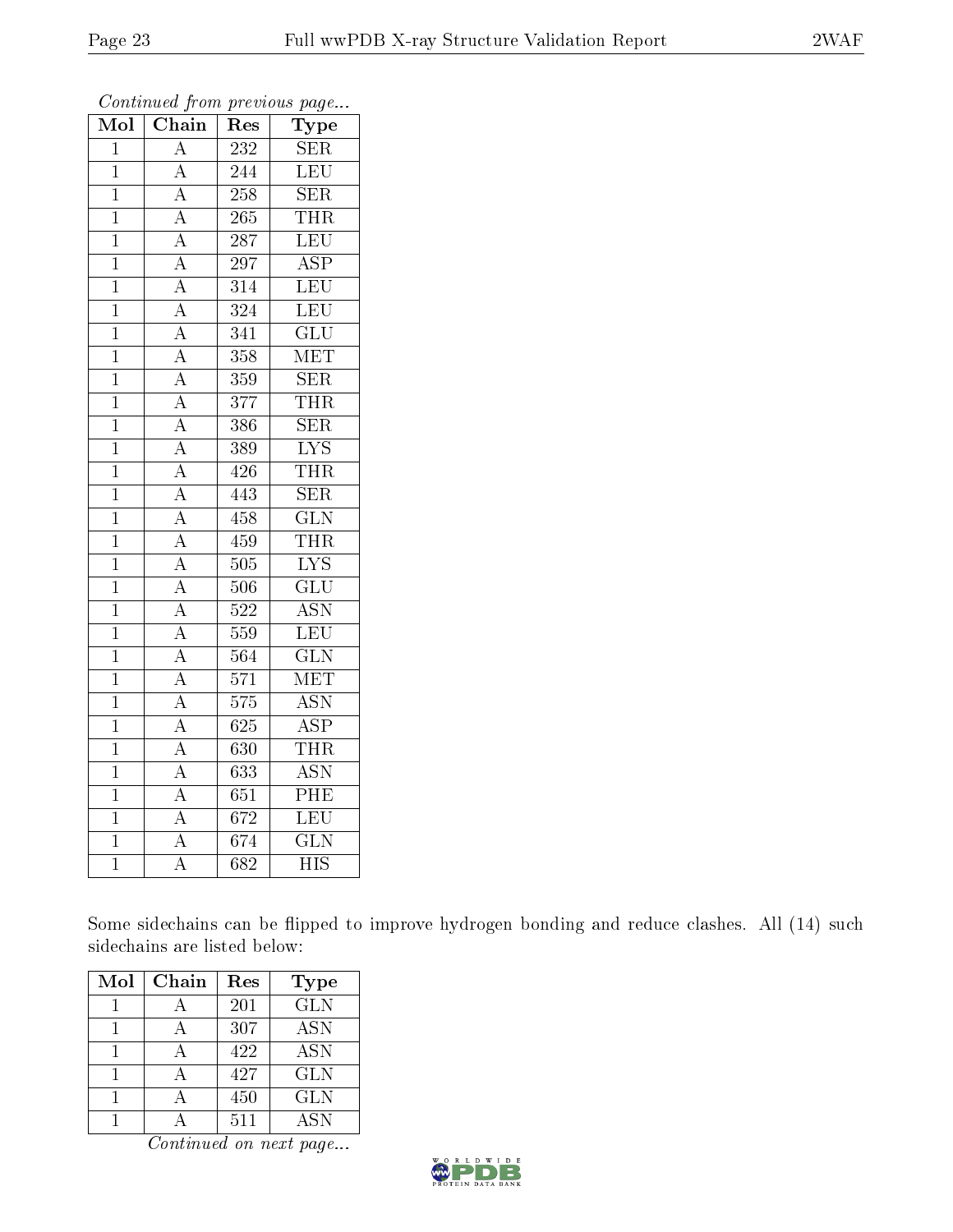| Mol | Chain | Res | <b>Type</b>      |
|-----|-------|-----|------------------|
|     | А     | 522 | $\overline{ASN}$ |
|     | А     | 553 | <b>ASN</b>       |
|     | А     | 575 | <b>ASN</b>       |
|     | А     | 590 | <b>GLN</b>       |
|     | А     | 642 | $\overline{ASN}$ |
|     | А     | 674 | <b>GLN</b>       |
|     | А     | 677 | <b>HIS</b>       |
|     |       | 681 | <b>HIS</b>       |

#### 5.3.3 RNA (i)

There are no RNA molecules in this entry.

### 5.4 Non-standard residues in protein, DNA, RNA chains (i)

There are no non-standard protein/DNA/RNA residues in this entry.

### 5.5 Carbohydrates (i)

There are no carbohydrates in this entry.

### 5.6 Ligand geometry (i)

Of 2 ligands modelled in this entry, 2 are monoatomic - leaving 0 for Mogul analysis.

There are no bond length outliers.

There are no bond angle outliers.

There are no chirality outliers.

There are no torsion outliers.

There are no ring outliers.

No monomer is involved in short contacts.

### 5.7 [O](https://www.wwpdb.org/validation/2017/XrayValidationReportHelp#nonstandard_residues_and_ligands)ther polymers  $(i)$

There are no such residues in this entry.

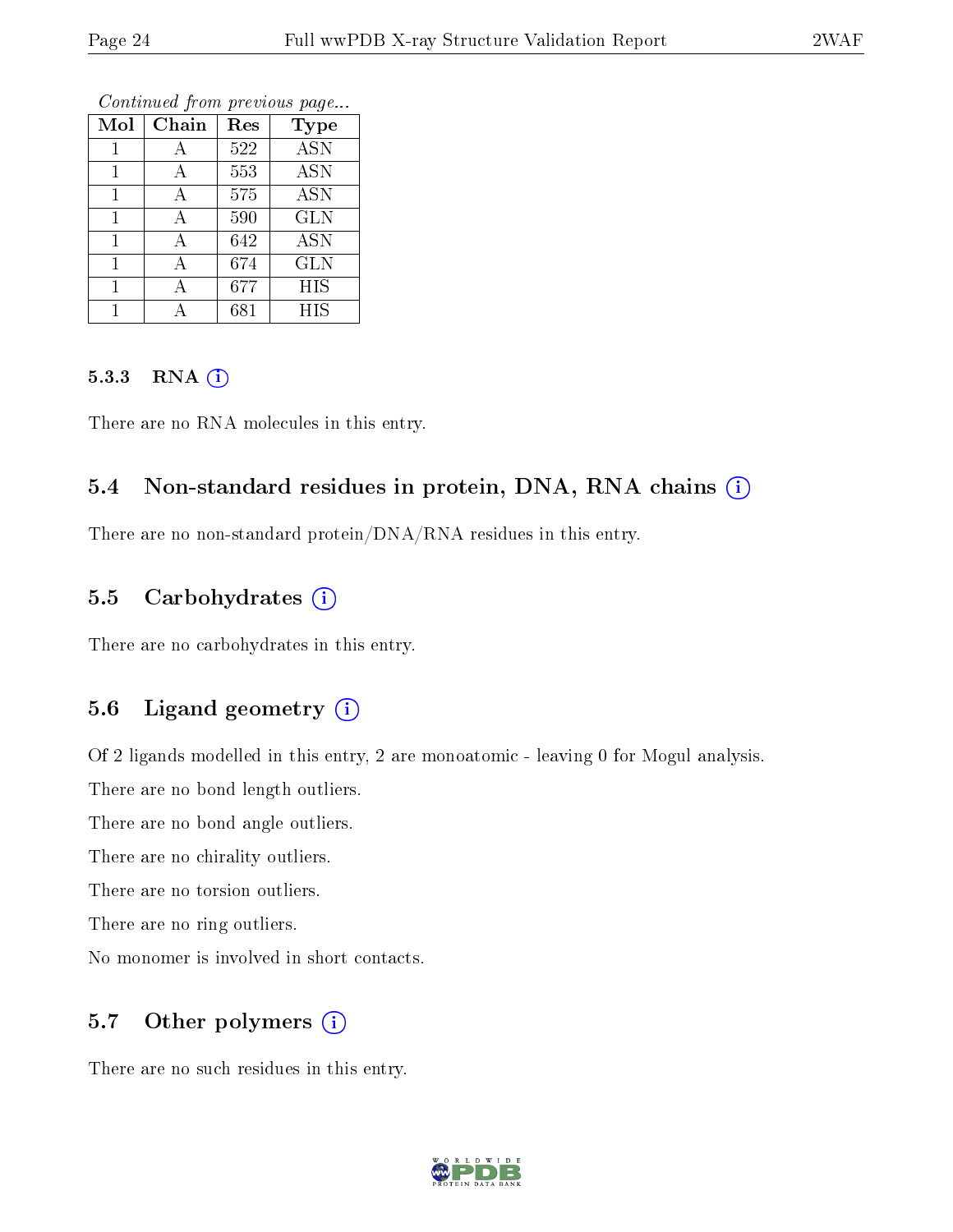## 5.8 Polymer linkage issues (i)

There are no chain breaks in this entry.

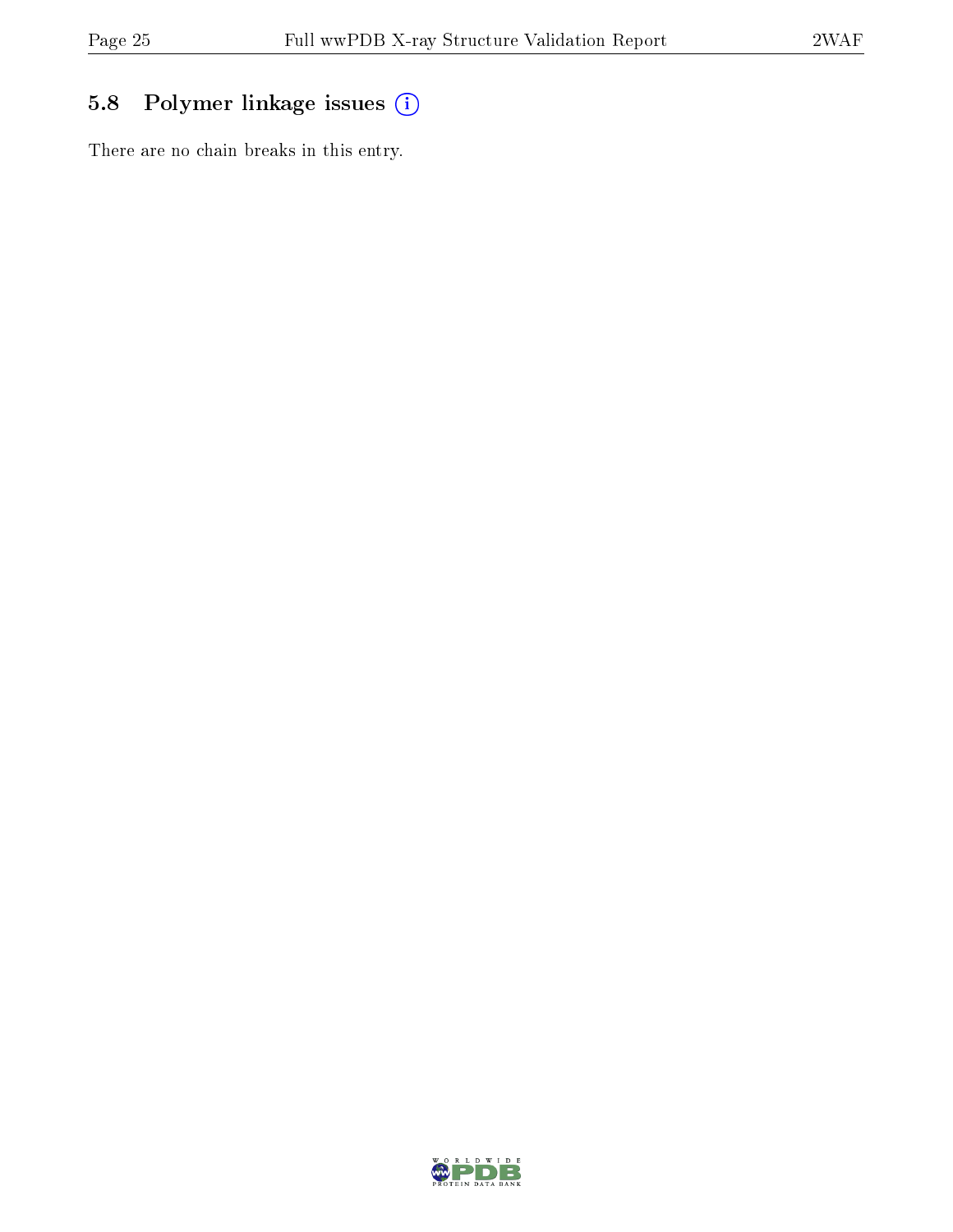## 6 Fit of model and data  $\left( \cdot \right)$

## 6.1 Protein, DNA and RNA chains (i)

In the following table, the column labelled  $#RSRZ>2'$  contains the number (and percentage) of RSRZ outliers, followed by percent RSRZ outliers for the chain as percentile scores relative to all X-ray entries and entries of similar resolution. The OWAB column contains the minimum, median,  $95<sup>th</sup>$  percentile and maximum values of the occupancy-weighted average B-factor per residue. The column labelled  $Q< 0.9$  lists the number of (and percentage) of residues with an average occupancy less than 0.9.

| $\vert$ Mol $\vert$ Chain | Analysed      | $<$ RSRZ $>$ | $\#\text{RSRZ}\text{>2}$                   | $\rm{OWAB}(\AA^2)$ $\vert$ Q<0.9 $\vert$ |  |
|---------------------------|---------------|--------------|--------------------------------------------|------------------------------------------|--|
|                           | 619/682 (90%) | 0.15         | $\frac{1}{10}$ (1%) 72 70 66, 91, 108, 127 |                                          |  |

All (10) RSRZ outliers are listed below:

| Mol          | Chain | Res | <b>Type</b> | <b>RSRZ</b> |  |
|--------------|-------|-----|-------------|-------------|--|
| 1            | А     | 624 | ALA         | 4.0         |  |
| $\mathbf{1}$ | A     | 209 | SER         | 4.0         |  |
| 1            | A     | 157 | VAL         | 3.3         |  |
| 1            | A     | 459 | THR         | 3.2         |  |
| 1            | А     | 208 | ILE         | 3.1         |  |
| 1            | A     | 158 | ASP         | 2.7         |  |
| 1            | A     | 161 | GLN         | 2.7         |  |
| 1            | A     | 153 | TYR         | 2.6         |  |
| 1            | А     | 134 | LEU         | 2.6         |  |
| 1            |       | 297 | ASP         | 2.4         |  |

### 6.2 Non-standard residues in protein, DNA, RNA chains (i)

There are no non-standard protein/DNA/RNA residues in this entry.

### 6.3 Carbohydrates (i)

There are no carbohydrates in this entry.

### 6.4 Ligands  $(i)$

In the following table, the Atoms column lists the number of modelled atoms in the group and the number defined in the chemical component dictionary. The B-factors column lists the minimum, median,  $95<sup>th</sup>$  percentile and maximum values of B factors of atoms in the group. The column labelled  $Q< 0.9$ ' lists the number of atoms with occupancy less than 0.9.